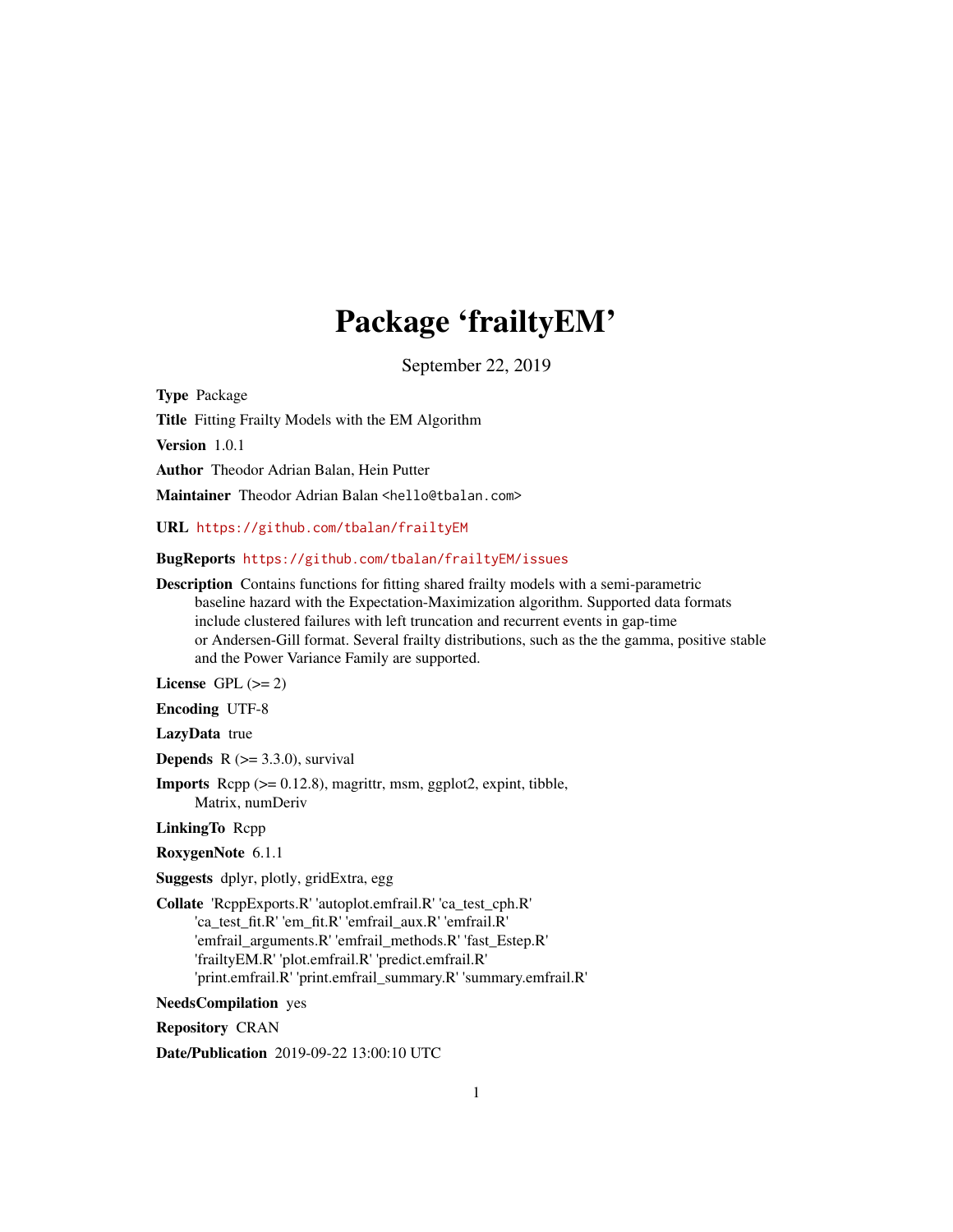### <span id="page-1-0"></span>R topics documented:

#### **Index** [24](#page-23-0)

autoplot *Generic autoplot function*

#### Description

The following is imported and then re-exported to avoid conflicts with ggplot2

<span id="page-1-1"></span>autoplot.emfrail *Plots for emfrail objects using* ggplot2

#### Description

Plots for emfrail objects using ggplot2

#### Usage

```
## S3 method for class 'emfrail'
autoplot(object, type = c("hist", "hr", "pred",
  "frail"), newdata = NULL, lp = NULL, strata = NULL,
 quantity = "cumhaz", type_pred = c("conditional", "marginal"),
 conf\_int = "adjusted", conf\_level = 0.95, individual = FALSE, ...)
```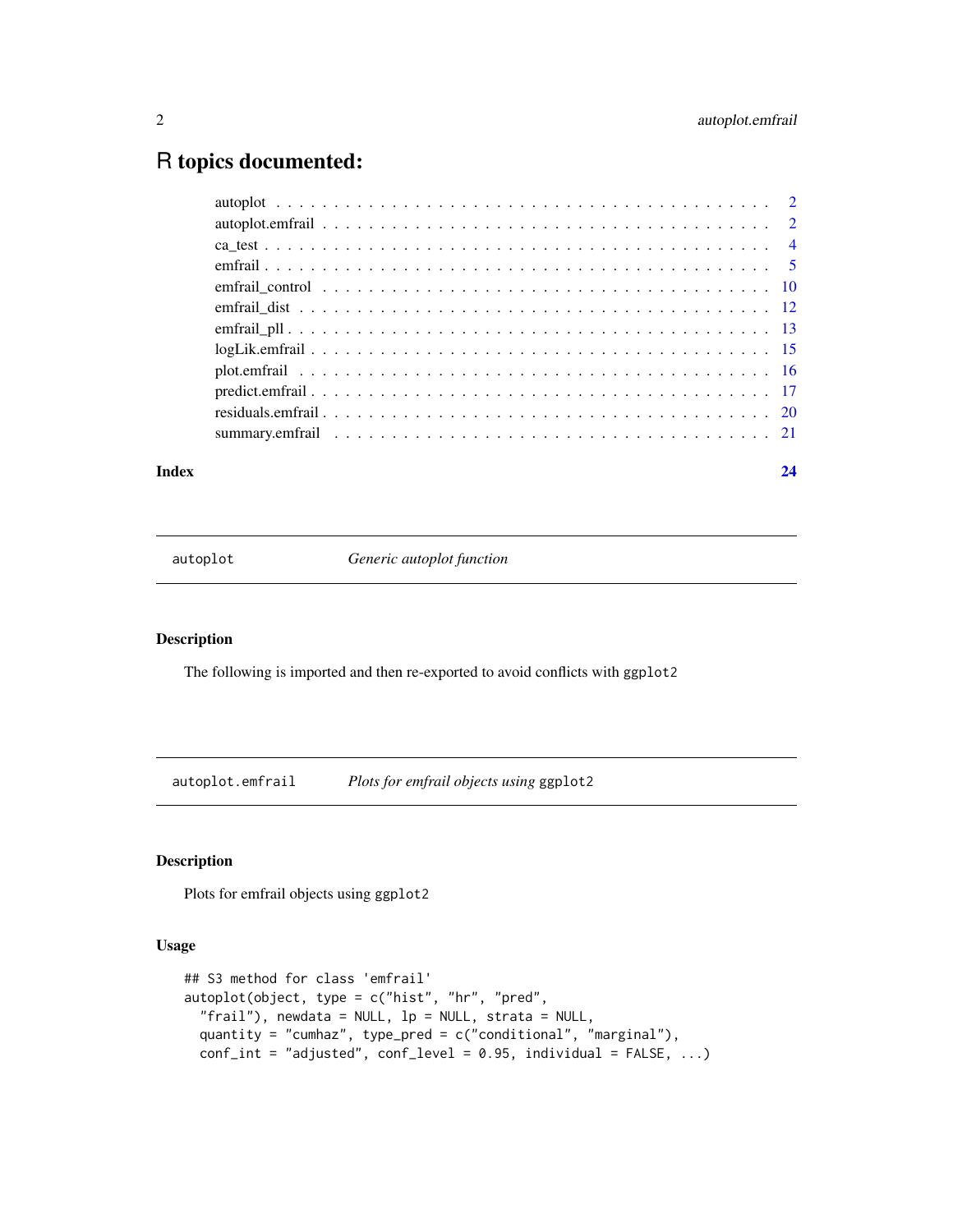#### <span id="page-2-0"></span>autoplot.emfrail 3

#### Arguments

| emfrail object, typically result of emfrail()                                                                                                                                                                                                                                                                                                                          |
|------------------------------------------------------------------------------------------------------------------------------------------------------------------------------------------------------------------------------------------------------------------------------------------------------------------------------------------------------------------------|
| One (or more) of hist for a histogram of the estimated frailty values, hr for a<br>plot of the conditional and marginal hazard ratio between two cases, pred for<br>the predicted conditional and marginal cumulative hazard or survival for one<br>case, frail for a caterpillar plot of the ordered frailty estimates with confidence<br>intervals, where available. |
| A data. frame with values of the covariates. For type $==$ "hr" the hazard ratio<br>between the first two rows of newdata is calculated. For type == "pred" the<br>prediction for the first row of newdata is calculated.                                                                                                                                              |
| A numeric vector of values of the linear predictor, each corresponding to a case.<br>For type $==$ "hr" the hazard ratio between the first two values of 1p is calcu-<br>lated. For type == "pred" the prediction for the first value of 1p is calculated.                                                                                                             |
| The name of the strata (if applicable) for which the prediction should be made.                                                                                                                                                                                                                                                                                        |
| One of c("cumhaz","survival") for type == "pred"; see quantity in predict.emfrail                                                                                                                                                                                                                                                                                      |
| One of c("conditional", "marginal") for type == "pred"; see type in predict.emfrail                                                                                                                                                                                                                                                                                    |
| One of c("regular","adjusted") for type == "pred"; see conf_int in predict.emfrail                                                                                                                                                                                                                                                                                     |
| The width of the confidence interval for type == "pred"; see conf_level in<br>predict.emfrail                                                                                                                                                                                                                                                                          |
| Logical, for type $==$ "pred" to be used for drawing a curve when the rows of<br>newdata refer to the same individual; see individual in predict.emfrail                                                                                                                                                                                                               |
| Further arguments to be passed on to 'ggplot' (ignored)                                                                                                                                                                                                                                                                                                                |
|                                                                                                                                                                                                                                                                                                                                                                        |

#### Value

A list of ggplot2 objects corresponding to the required plots, or one ggplot2 if only one plot is selected

For the catterpillar plot, in the case of the gamma frailty model, the vertical lines represent the 0.025 and 0.975 quantiles of the posterior gamma distribution. For other distributions, this quantity is not easy to calculate (at least not in closed form) and only the frailty estimates are shown.

#### Note

It's normal for autoplot to give a warning of the type Warning: Ignoring unknown aesthetics: id . This is because, in ggplot2 terms, the id aesthetic is not recognized. This is correct, and for any practical purpose this will not make a difference (you can safely ignore the warnings). However, this makes it easier to create an interactive plot out of the resulting object.

#### See Also

[predict.emfrail](#page-16-1), [summary.emfrail](#page-20-1), [plot.emfrail](#page-15-1).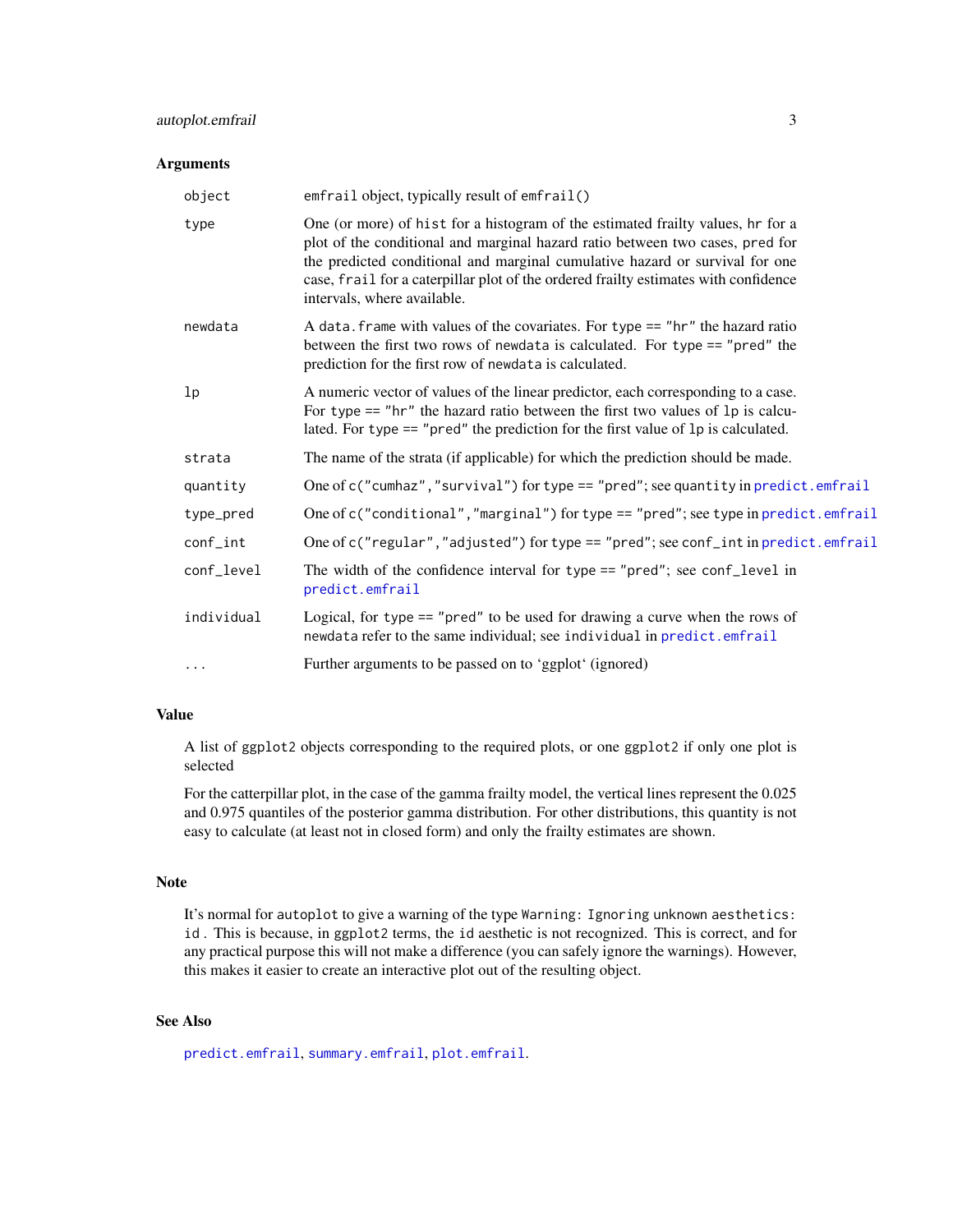#### Examples

```
mod_rec <- emfrail(Surv(start, stop, status) ~ treatment + number + cluster(id), bladder1,
control = emfrail_control(ca_test = FALSE, lik_ci = FALSE))
# Histogram of the estimated frailties
autoplot(mod_rec, type = "hist")
# Ordered estimated frailties (with confidence intervals, for gamma distribution)
autoplot(mod_rec, type = "frail")
# hazard ratio between placebo and pyridoxine
newdata1 <- data.frame(treatment = c("placebo", "pyridoxine"),
                       number = c(1, 3)autoplot(mod\_rec, type = "hr", newdata = newdata1)# predicted cumulative hazard for placebo, and number = 1
autoplot(mod\_rec, type = "pred", newdata = newdata1[1,])# predicted survival for placebo, and number = 1
autoplot(mod\_rec, type = "pred", quantity = "survival", newdata = newdata1[1,])# predicted survival for an individual that switches from
# placebo to pyridoxine at time = 15
## Not run:
newdata2 <- data.frame(treatment = c("placebo", "pyridoxine"),
                       number = c(1, 3),
                       tstart = c(0, 15),
                       tstop = c(15, Inf))
autoplot(mod\_rec, type = "pred", quantity = "survival", newdata = newdata2, individual = TRUE)## End(Not run)
```
ca\_test *Commenges-Andersen test for heterogeneity*

#### Description

Commenges-Andersen test for heterogeneity

#### Usage

ca\_test(object, id = NULL)

#### **Arguments**

| obiect | A coxph object with a cluster () statement in the right-hand side of the for-<br>mula. |
|--------|----------------------------------------------------------------------------------------|
| id     | Optionally, a vector determining the grouping to be tested. See details.               |

<span id="page-3-0"></span>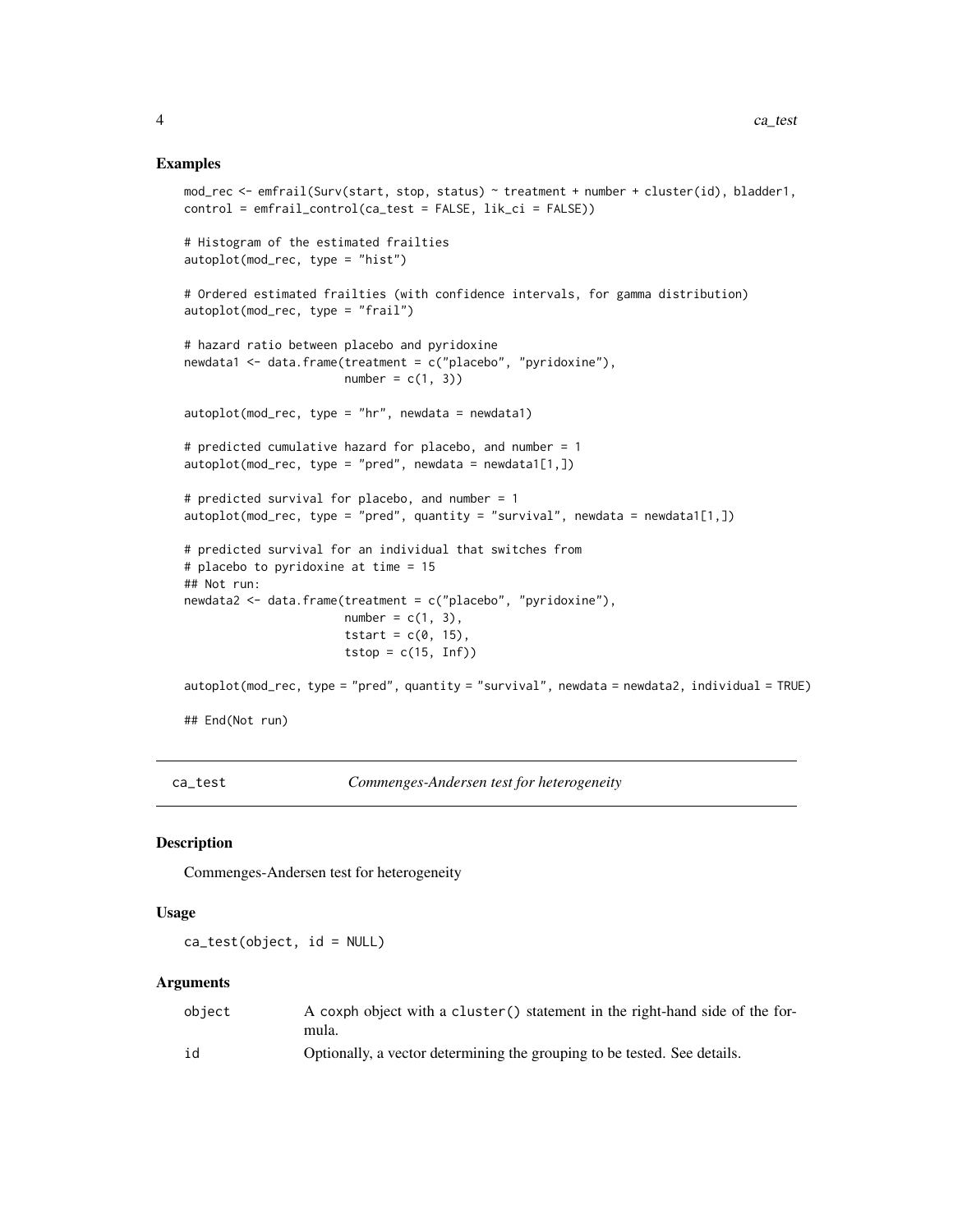#### <span id="page-4-0"></span>emfrail 5

#### Details

The Cox model with a +cluster() statement has the same point estimates as the one without that statmenet. The only difference is in the adjusted standard errors. In some cases, a model with +cluster() statments can't be fitted. For example, when there are no covariates. In that case, a vector may be passed on in the cluster argument.

#### Value

A named vector containing the test statistic, variance, and p-value

#### References

Commenges, D. and Andersen, P.K., 1995. Score test of homogeneity for survival data. Lifetime Data Analysis, 1(2), pp.145-156.

#### Examples

```
mcox1 <- coxph(Surv(time, status) \sim rx + sex + cluster(litter),
rats, model = TRUE, x = TRUE)
ca_test(mcox1)
mcox2 < -coxph(Surv(time, status) \sim 1, rats, x = TRUE)ca_test(mcox2, rats$litter)
```
<span id="page-4-1"></span>emfrail *Fitting semi-parametric shared frailty models with the EM algorithm*

#### Description

Fitting semi-parametric shared frailty models with the EM algorithm

#### Usage

```
emfrail(formula, data, distribution = emfrail_dist(),
  control = emfrail_control(), model = FALSE, model.matrix = FALSE,
  ...)
```
#### Arguments

| formula      | A formula that contains on the left hand side an object of the type Surv and<br>on the right hand side a +cluster(id) statement. Two special statments may<br>also be used: +strata() for specifying a grouping column that will represent<br>different strata and $+$ terminal() |
|--------------|-----------------------------------------------------------------------------------------------------------------------------------------------------------------------------------------------------------------------------------------------------------------------------------|
| data         | A data. frame in which the formula argument can be evaluated                                                                                                                                                                                                                      |
| distribution | An object as created by emfrail_dist                                                                                                                                                                                                                                              |
| control      | An object as created by emfrail_control                                                                                                                                                                                                                                           |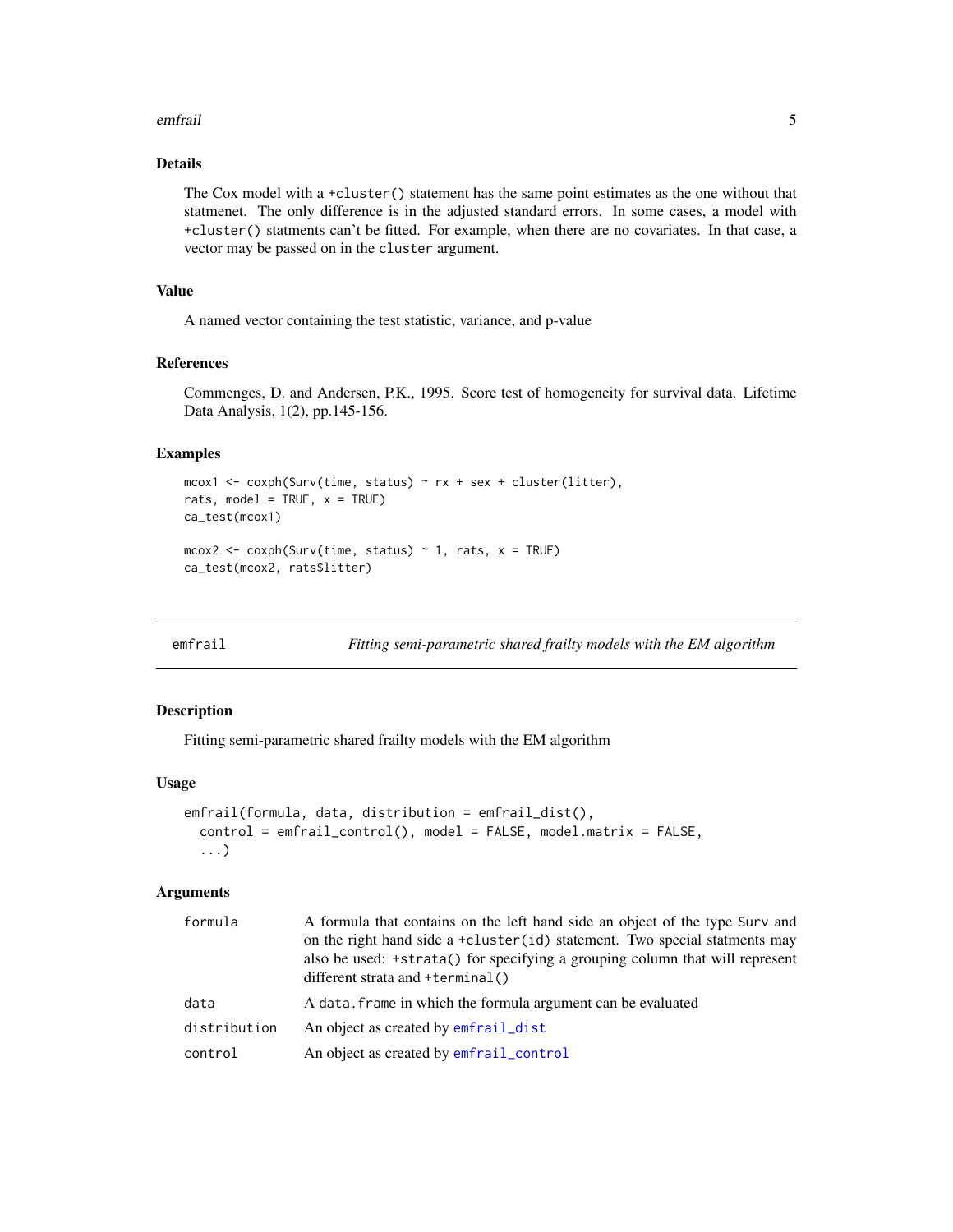<span id="page-5-0"></span>

| model                   | Logical. Should the model frame be returned?                            |
|-------------------------|-------------------------------------------------------------------------|
| model.matrix            | Logical. Should the model matrix be returned?                           |
| $\cdot$ $\cdot$ $\cdot$ | Other arguments, currently used to warn about deprecated argument names |

#### Details

The emfrail function fits shared frailty models for processes which have intensity

$$
\lambda(t) = z\lambda_0(t) \exp(\beta' \mathbf{x})
$$

with a non-parametric (Breslow) baseline intensity  $\lambda_0(t)$ . The outcome (left hand side of the formula) must be a Surv object.

If the object is Surv(tstop,status) then the usual failure time data is represented. Gap-times between recurrent events are represented in the same way. If the left hand side of the formula is created as Surv(tstart,tstop,status), this may represent a number of things: (a) recurrent events episodes in calendar time where a recurrent event episode starts at tstart and ends at tstop (b) failure time data with time-dependent covariates where tstop is the time of a change in covariates or censoring (status =  $\theta$ ) or an event time (status = 1) or (c) clustered failure time with left truncation, where tstart is the individual's left truncation time. Unlike regular Cox models, a major distinction is that in case (c) the distribution of the frailty must be considered conditional on survival up to the left truncation time.

The +cluster() statement specified the column that determines the grouping (the observations that share the same frailty). The +strata() statement specifies a column that determines different strata, for which different baseline hazards are calculated. The +terminal specifies a column that contains an indicator for dependent censoring, and then performs a score test

The distribution argument must be generated by a call to [emfrail\\_dist](#page-11-1). This determines the frailty distribution, which may be one of gamma, positive stable or PVF (power-variance-function), and the starting value for the maximum likelihood estimation. The PVF family also includes a tuning parameter that differentiates between inverse Gaussian and compound Poisson distributions. Note that, with univariate data (at most one event per individual, no clusters), only distributions with finite expectation are identifiable. This means that the positive stable distribution should have a maximum likelihood on the edge of the parameter space (theta  $= + \inf$ , corresponding to a Cox model for independent observations).

The control argument must be generated by a call to [emfrail\\_control](#page-9-1). Several parameters may be adjusted that control the precision of the convergenge criteria or supress the calculation of different quantities.

#### Value

An object of class emfrail that contains the following fields:

| coefficients | A named vector of the estimated regression coefficients                                                    |
|--------------|------------------------------------------------------------------------------------------------------------|
| hazard       | The breslow estimate of the baseline hazard at each event time point, in chrono-<br>logical order          |
| var          | The variance-covariance matrix corresponding to the coefficients and hazard,<br>assuming $\theta$ constant |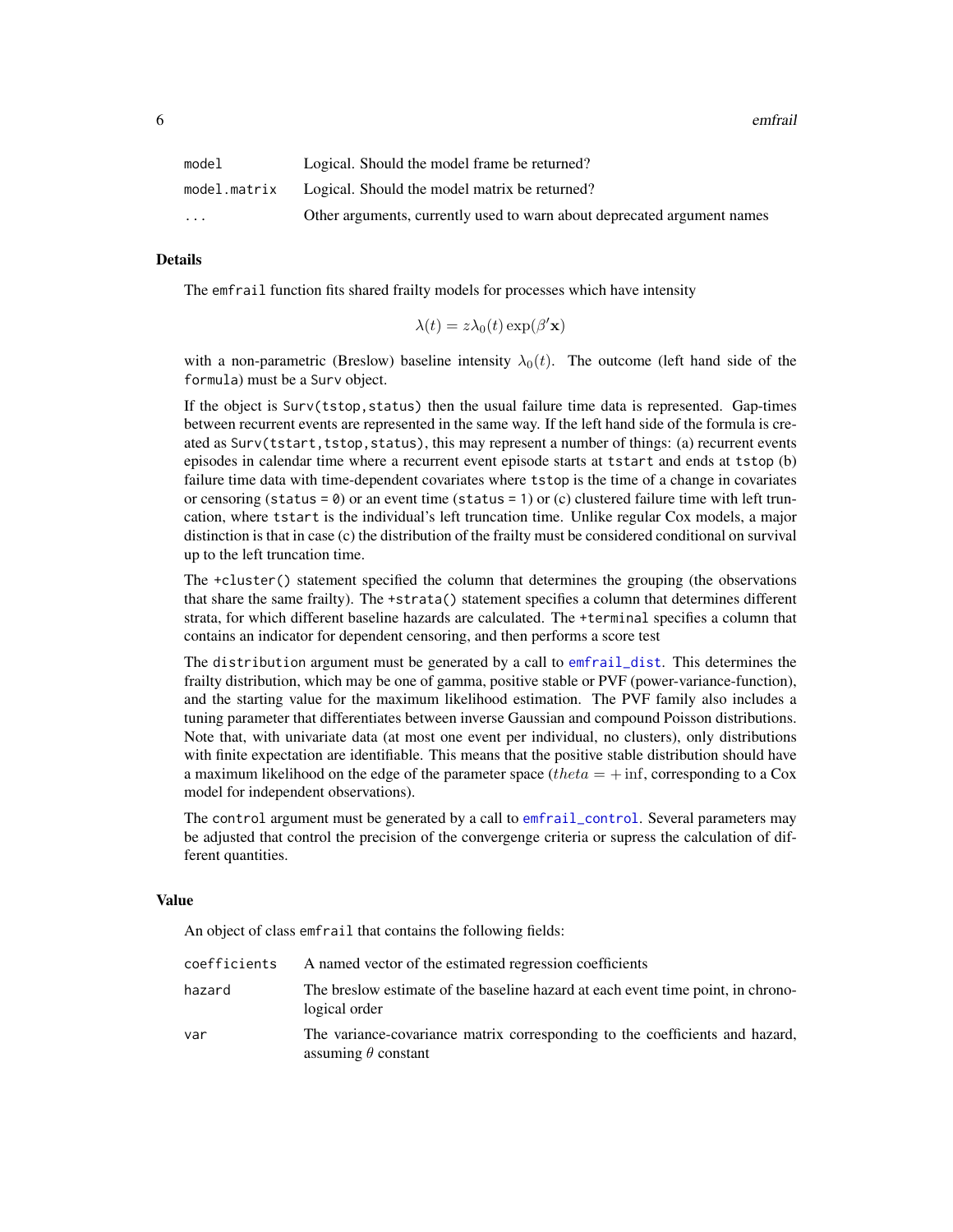#### emfrail and the contract of the contract of the contract of the contract of the contract of the contract of the contract of the contract of the contract of the contract of the contract of the contract of the contract of th

| var_adj                        | The variance-covariance matrx corresponding to the coefficients and hazard, ad-<br>justed for the estimation of theta                                                                                                                                                                                         |
|--------------------------------|---------------------------------------------------------------------------------------------------------------------------------------------------------------------------------------------------------------------------------------------------------------------------------------------------------------|
| logtheta                       | The logarithm of the point estimate of $\theta$ . For the gamma and PVF family of<br>distributions, this is the inverse of the estimated frailty variance.                                                                                                                                                    |
| var_logtheta                   | The variance of the estimated logarithm of $\theta$                                                                                                                                                                                                                                                           |
| ci_logtheta                    | The likelihood-based 95% confidence interval for the logarithm of $\theta$                                                                                                                                                                                                                                    |
| frail                          | The posterior (empirical Bayes) estimates of the frailty for each cluster                                                                                                                                                                                                                                     |
| residuals                      | A list with two elements, cluster which is a vector that the sum of the cumulative<br>hazards from each cluster for a frailty value of 1, and individual, which is a<br>vector that contains the cumulative hazard corresponding to each row of the<br>data, multiplied by the corresponding frailty estimate |
| tev                            | The time points of the events in the data set, this is the same length as hazard                                                                                                                                                                                                                              |
| nevents_id                     | The number of events for each cluster                                                                                                                                                                                                                                                                         |
| loglik                         | A vector of length two with the log-likelihood of the starting Cox model and the<br>maximized log-likelihood                                                                                                                                                                                                  |
| ca_test                        | The results of the Commenges-Andersen test for heterogeneity                                                                                                                                                                                                                                                  |
| cens_test                      | The results of the test for dependence between a recurrent event and a terminal<br>event, if the +terminal() statement is specified and the frailty distribution is<br>gamma                                                                                                                                  |
| zph                            | The result of cox. zph called on a model with the estimated log-frailties as offset                                                                                                                                                                                                                           |
| formula, distribution, control |                                                                                                                                                                                                                                                                                                               |
|                                | The original arguments                                                                                                                                                                                                                                                                                        |
| nobs, fitted                   | Number of observations and fitted values (i.e. $z \exp(\beta^T x)$ )                                                                                                                                                                                                                                          |
| mf                             | The model. $frame$ , if model = TRUE                                                                                                                                                                                                                                                                          |
| mm                             | The model.matrix, if model.matrix = TRUE                                                                                                                                                                                                                                                                      |
|                                |                                                                                                                                                                                                                                                                                                               |

#### Note

Several options in the control arguemnt shorten the running time for emfrail significantly. These are disabling the adjustemnt of the standard errors (se\_adj = FALSE), disabling the likelihoodbased confidence intervals  $(iik_cci = FALEE)$  or disabling the score test for heterogeneity (ca\_test  $=$  FALSE).

The algorithm is detailed in the package vignette. For the gamma frailty, the results should be identical with those from coxph with ties = "breslow".

#### Author(s)

Theodor Balan <hello@tbalan.com>

#### References

Balan TA, Putter H (2019) "frailtyEM: An R Package for Estimating Semiparametric Shared Frailty Models", *Journal of Statistical Software* 90(7) 1-29. doi:10.18637/jss.v090.i07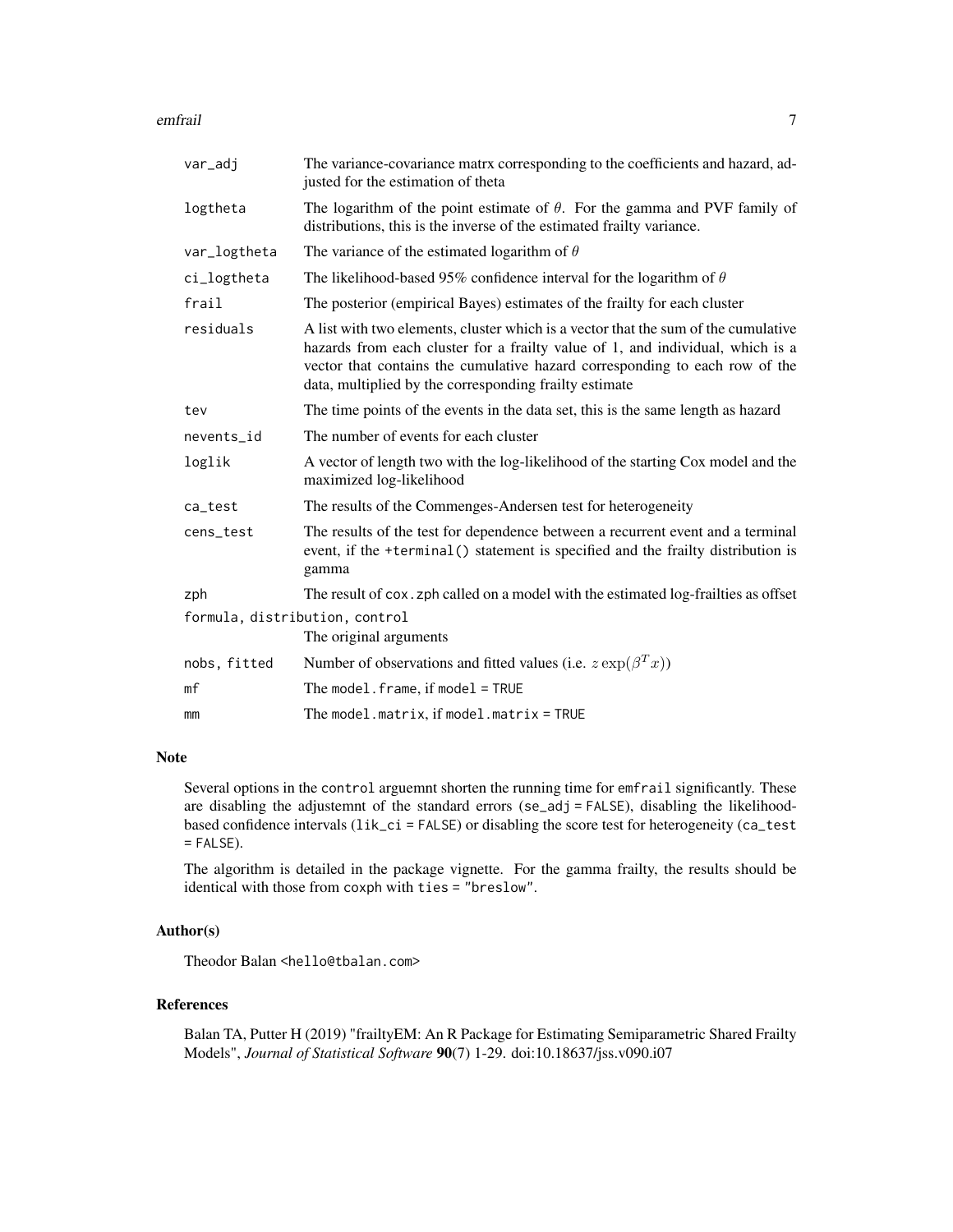#### <span id="page-7-0"></span>See Also

[plot.emfrail](#page-15-1) and [autoplot.emfrail](#page-1-1) for plot functions directly available, [emfrail\\_pll](#page-12-1) for calculating  $\bar{L}(\theta)$  at specific values of  $\theta$ , summary. emfrail for transforming the emfrail object into a more human-readable format and for visualizing the frailty (empirical Bayes) estimates, [predict.emfrail](#page-16-1) for calculating and visalizing conditional and marginal survival and cumulative hazard curves. [residuals.emfrail](#page-19-1) for extracting martingale residuals and [logLik.emfrail](#page-14-1) for extracting the log-likelihood of the fitted model.

#### Examples

```
m_gamma <- emfrail(formula = Surv(time, status) ~ rx + sex + cluster(litter),
                   data = rats)# Inverse Gaussian distribution
m_ig \leftarrow emfrail(formula = Surv(time, status) \sim rx + sex + cluster(litter),data = rats,distribution = emfrail_dist(dist = "pvf"))
# for the PVF distribution with m = 0.75
m\_pvf \le emfrail(formula = Surv(time, status) ~ rx + sex + cluster(litter),
                 data = rats,
                 distribution = emfrail_dist(dist = "pvf", pvfm = (0.75))
# for the positive stable distribution
m-ps \leftarrow emfrail(formula = Surv(time, status) \sim rx + sex + cluster(litter),data = rats,distribution = emfrail_dist(dist = "stable"))
## Not run:
# Compare marginal log-likelihoods
models <- list(m_gamma, m_ig, m_pvf, m_ps)
models
logliks <- lapply(models, logLik)
names(logliks) <- lapply(models,
                         function(x) with(x$distribution,
                                           ifelse(dist == "pvf",
                                                  paste(dist, "/", pvfm),
                                                  dist))
)
logliks
## End(Not run)
# Stratified analysis
## Not run:
 m_{\text{1}}strat <- emfrail(formula = Surv(time, status) ~ rx + strata(sex) + cluster(litter),
                     data = rats)## End(Not run)
```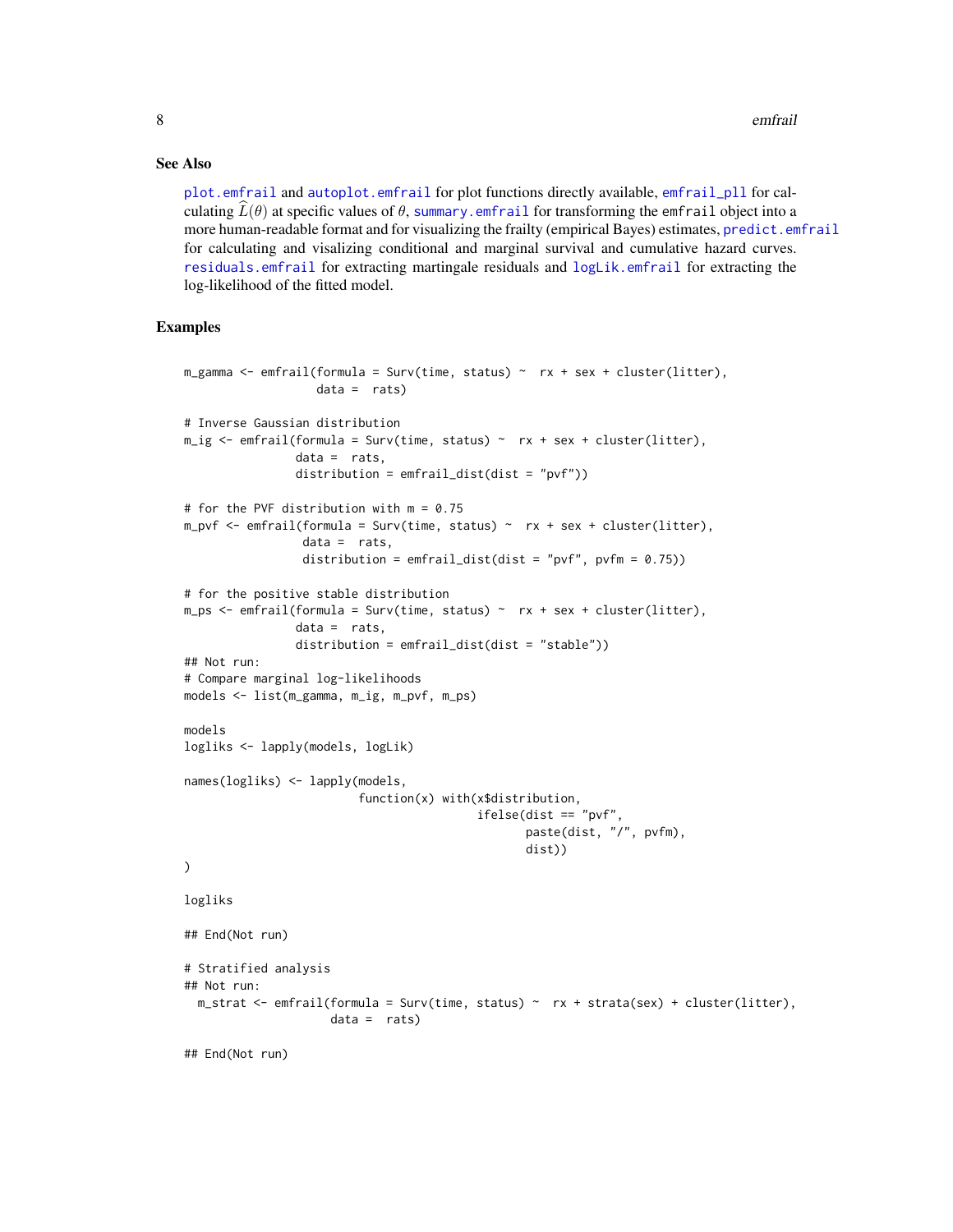#### emfrail 9

```
# Test for conditional proportional hazards (log-frailty as offset)
## Not run:
m_gamma <- emfrail(formula = Surv(time, status) ~ rx + sex + cluster(litter),
  data = rats, control = emfrail_countol(zph = TRUE))par(mfrow = c(1,2))plot(m_gamma$zph)
## End(Not run)
# Draw the profile log-likelihood
## Not run:
  fr_var \leq seq(from = 0.01, to = 1.4, length.out = 20)
  # For gamma the variance is 1/theta (see parametrizations)
  pll_gamma <- emfrail_pll(formula = Surv(time, status) ~ rx + sex + cluster(litter),
                           data = rats,values = 1/fr_var )
  plot(fr_var, pll_gamma,
       type = "1",xlab = "Frailty variance",
       ylab = "Profile log-likelihood")
  # Recurrent events
  mod_rec <- emfrail(Surv(start, stop, status) ~ treatment + cluster(id), bladder1)
  # The warnings appear from the Surv object, they also appear in coxph.
  plot(mod_rec, type = "hist")
## End(Not run)
# Left truncation
## Not run:
  # We simulate some data with truncation times
  set.seed(2018)
 nclus <- 300
  nind <-5x \leq - sample(c(0,1), nind * nclus, TRUE)
  u \leftarrow rep(rgamma(nclus, 1, 1), each = 3)stime \leq rexp(nind * nclus, rate = u * exp(0.5 * x))
  status <- ifelse(stime > 5, 0, 1)
  stime[status == 0] <- 5
  # truncate uniform between 0 and 2
  ltime \le runif(nind \star nclus, min = 0, max = 2)
  d \le - data.frame(id = rep(1:nclus, each = nind),
                  x = x,stime = stime,
```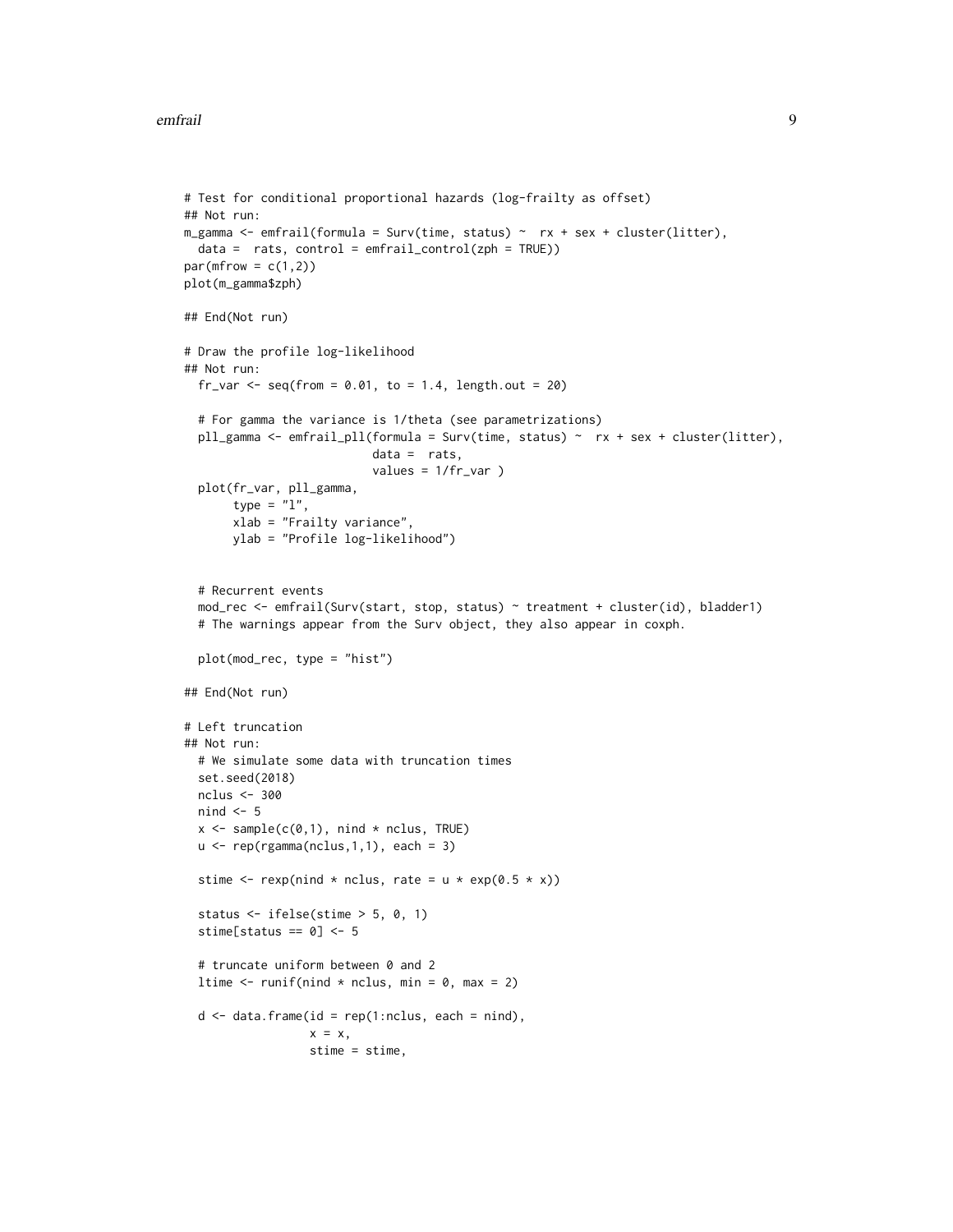```
u = u,
                 ltime = ltime,
                 status = status)
 d_left <- d[d$stime > d$ltime,]
 mod <- emfrail(Surv(stime, status)~ x + cluster(id), d)
 # This model ignores the left truncation, 0.378 frailty variance:
 mod_1 <- emfrail(Surv(stime, status)~ x + cluster(id), d_left)
 # This model takes left truncation into account,
# but it considers the distribution of the frailty unconditional on the truncation
mod_2 <- emfrail(Surv(ltime, stime, status)~ x + cluster(id), d_left)
 # This is identical with:
 mod_cox <- coxph(Surv(ltime, stime, status)~ x + frailty(id), data = d_left)
 # The correct thing is to consider the distribution of the frailty given the truncation
 mod_3 <- emfrail(Surv(ltime, stime, status)~ x + cluster(id), d_left,
                   distribution = emfrail_dist(left_truncation = TRUE))
 summary(mod_1)
 summary(mod_2)
 summary(mod_3)
## End(Not run)
```
<span id="page-9-1"></span>emfrail\_control *Control parameters for emfrail*

#### Description

Control parameters for emfrail

#### Usage

```
emfrail_control(opt_fit = TRUE, se = TRUE, se_adj = TRUE,
  ca_test = TRUE, lik_ci = TRUE, lik\_interval = exp(c(-3, 20)),lik\_interval\_stable = exp(c(0, 20)), nlm\_control = list(stepmax = 1),
 zph = FALSE, zph\_transform = "km", em\_control = list(eps = 1e-04,maxit = Inf, fast_fit = TRUE, verbose = FALSE, upper_tol = exp(10),lik\_tol = 1)
```
#### Arguments

| opt_fit | Logical. Whether the outer optimization should be carried out. If FALSE, then   |
|---------|---------------------------------------------------------------------------------|
|         | the frailty parameter is treated as fixed and the emfrail function returns only |
|         | log-likelihood. See details.                                                    |

```
se Logical. Whether to calculate the variance / covariance matrix.
```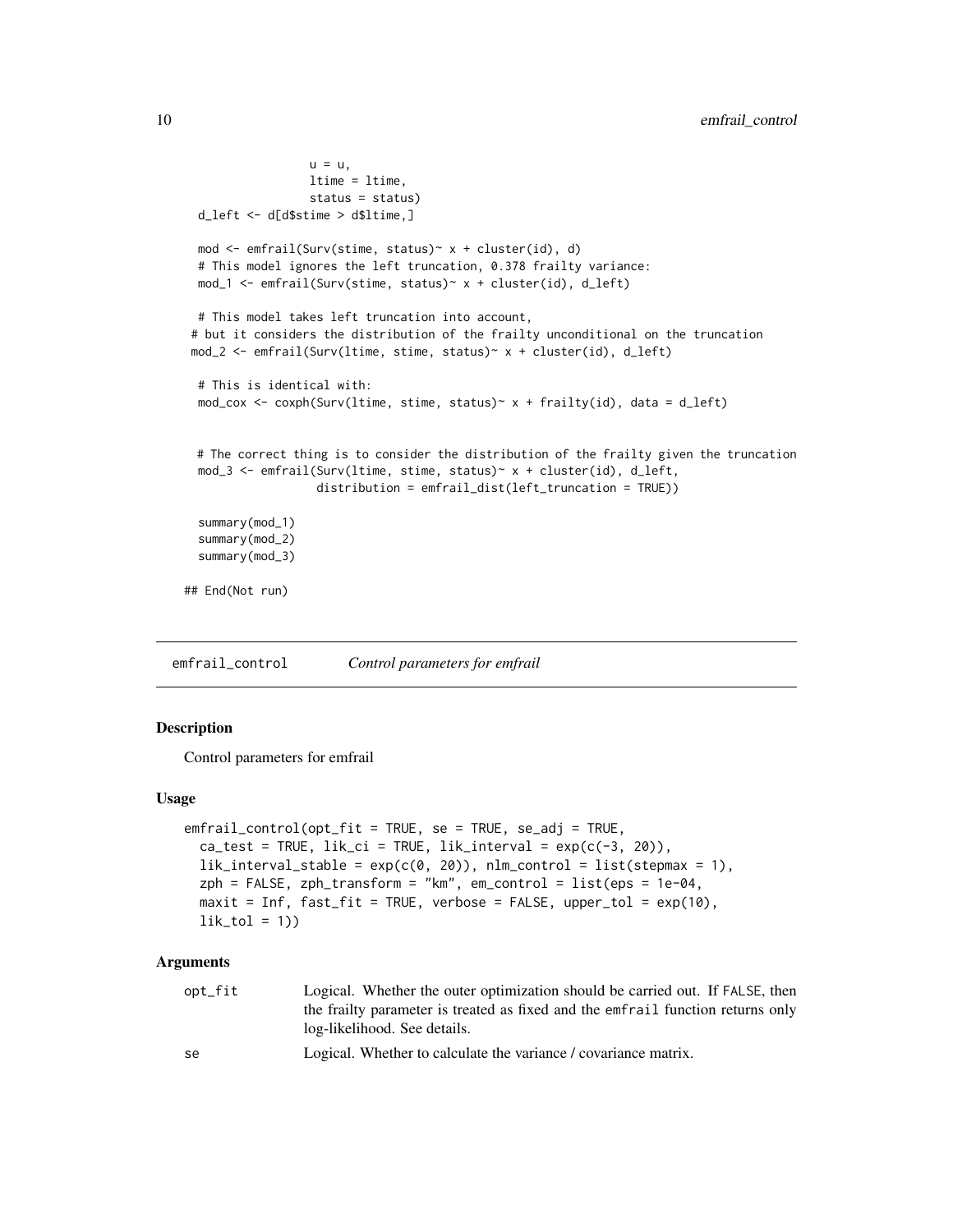| se_adj              | Logical. Whether to calculate the adjusted variance / covariance matrix (needs)<br>$se == TRUE$ )                                                 |  |
|---------------------|---------------------------------------------------------------------------------------------------------------------------------------------------|--|
| ca_test             | Logical. Should the Commenges-Andersen test be calculated?                                                                                        |  |
| lik_ci              | Logical. Should likelihood-based confidence interval be calculated for the frailty<br>parameter?                                                  |  |
| lik_interval        | The edges, on the scale of $\theta$ , of the parameter space in which to search for<br>likelihood-based confidence interval                       |  |
| lik_interval_stable |                                                                                                                                                   |  |
|                     | (for dist = "stable") The edges, on the scale of $\theta$ , of the parameter space in which<br>to search for likelihood-based confidence interval |  |
| nlm_control         | A list of named arguments to be sent to nlm for the outer optimization.                                                                           |  |
| zph                 | Logical. Should the cox. zph test be performed at the maximum likelihood esti-<br>mate?                                                           |  |
| zph_transform       | One of "km", "rank", "identity" or a function of one argument to be pased on<br>to cox.zph.                                                       |  |
| em_control          | A list of parameters for the inner optimization. See details.                                                                                     |  |

#### Details

The nlm\_control argument should not overalp with hessian, f or p.

The em\_control argument should be a list with the following items:

- eps A criterion for convergence of the EM algorithm (difference between two consecutive values of the log-likelihood)
- maxit The maximum number of iterations between the E step and the M step
- fast\_fit Logical, whether the closed form formulas should be used for the E step when available
- verbose Logical, whether details of the optimization should be printed
- upper\_tol An upper bound for  $\theta$ ; after this treshold, the algorithm returns the limiting loglikelihood of the no-frailty model. That is because the no-frailty scenario corresponds to a  $\theta = \infty$ , which could lead to some numerical issues
- lik\_tol For values higher than this, the algorithm returns a warning when the log-likelihood decreases between EM steps. Technically, this should not happen, but if the parameter  $\theta$ is somewhere really far from the maximum, numerical problems might lead in very small likelihood decreases.

The fast\_fit option make a difference when the distribution is gamma (with or without left truncation) or inverse Gaussian, i.e. pvf with  $m = -1/2$  (without left truncation). For all the other scenarios, the fast\_fit option will automatically be changed to FALSE. When the number of events in a cluster / individual is not very small, the cases for which fast fitting is available will show an improvement in performance.

The starting value of the outer optimization may be set in the distribution argument.

#### Value

An object of the type emfrail\_control.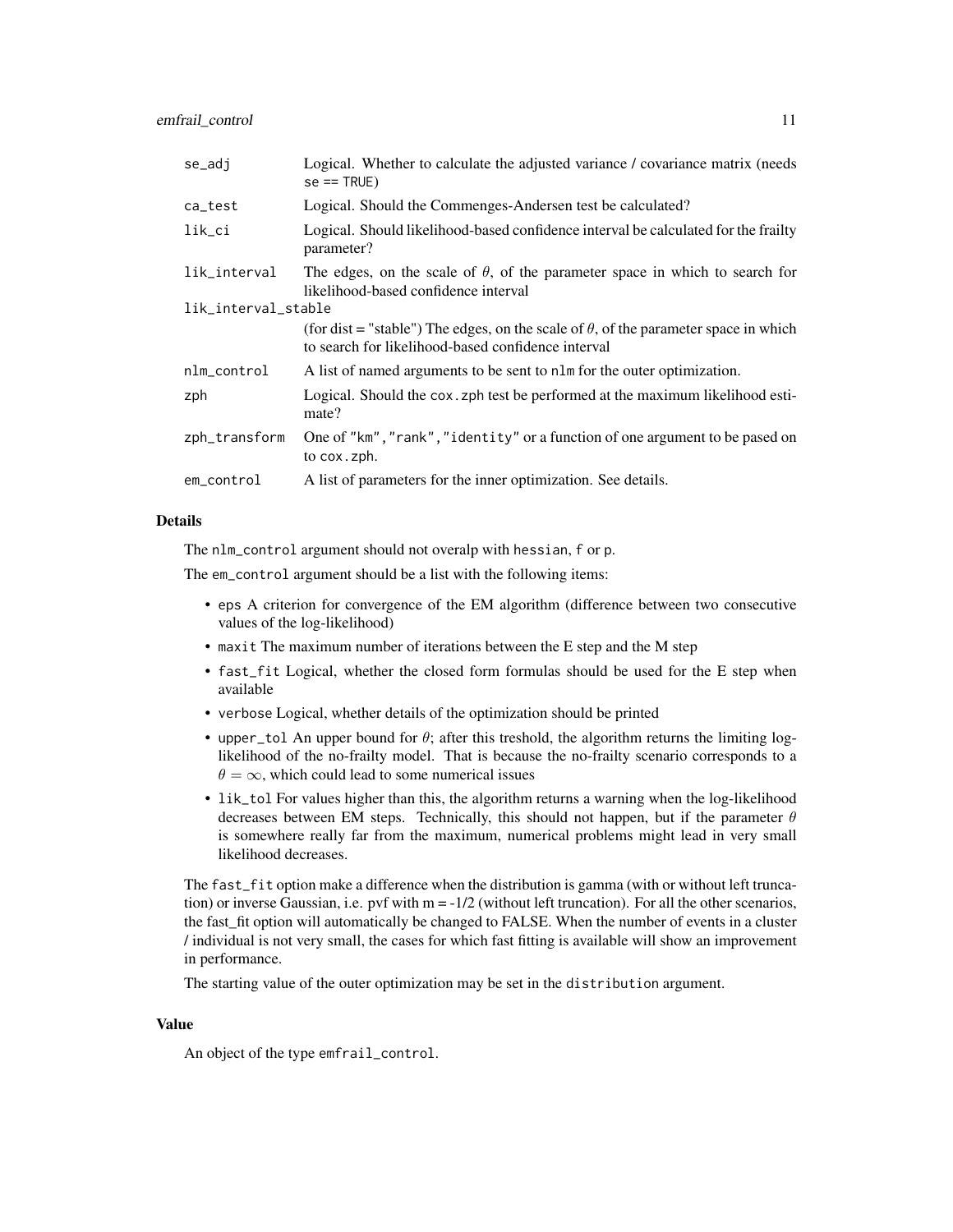#### <span id="page-11-0"></span>See Also

```
emfrail, emfrail_dist, emfrail_pll
```
#### Examples

```
emfrail_control()
emfrail_control(em_control = list(eps = 1e-7))
```
<span id="page-11-1"></span>emfrail\_dist *Distribution parameters for emfrail*

#### Description

Distribution parameters for emfrail

#### Usage

```
emfrail_dist(dist = "gamma", theta = 2, pvfm = -1/2,
 left_truncation = FALSE, basehaz = "breslow")
```
#### Arguments

| dist            | One of 'gamma', 'stable' or 'pvf'.                                                                                                                                                                                       |  |
|-----------------|--------------------------------------------------------------------------------------------------------------------------------------------------------------------------------------------------------------------------|--|
| theta           | A starting value for the 'outer' maximization with respect to the frailty parame-<br>ter $\theta$ . Must be >0.                                                                                                          |  |
| pvfm            | Only relevant if $dist = 'pyf'$ is used. It determines which PVF distribution<br>should be used. Must be larger than -1 and not equal to 0.                                                                              |  |
| left_truncation |                                                                                                                                                                                                                          |  |
|                 | Logical. Whether the data set represents left truncated survival times.                                                                                                                                                  |  |
| basehaz         | A character string which determines how the baseline hazard is calculated. The<br>default is "breslow", but other possible options are "weibull", "exponential"<br>"gaussian", "logistic", "lognormal" or "loglogistic". |  |

#### Details

The theta argument must be positive. In the case of gamma or PVF, this is the inverse of the frailty variance, i.e. the larger the theta is, the closer the model is to a Cox model. When dist = "pvf" and  $\text{pvfm} = -0.5$ , the inverse Gaussian distribution is obtained. For the positive stable distribution, the  $\gamma$  parameter of the Laplace transform is  $\theta/(1+\theta)$ , with the *alpha* parameter fixed to 1.

#### Value

An object of the type emfrail\_dist, which is mostly used to denote the supported frailty distributions in a consistent way.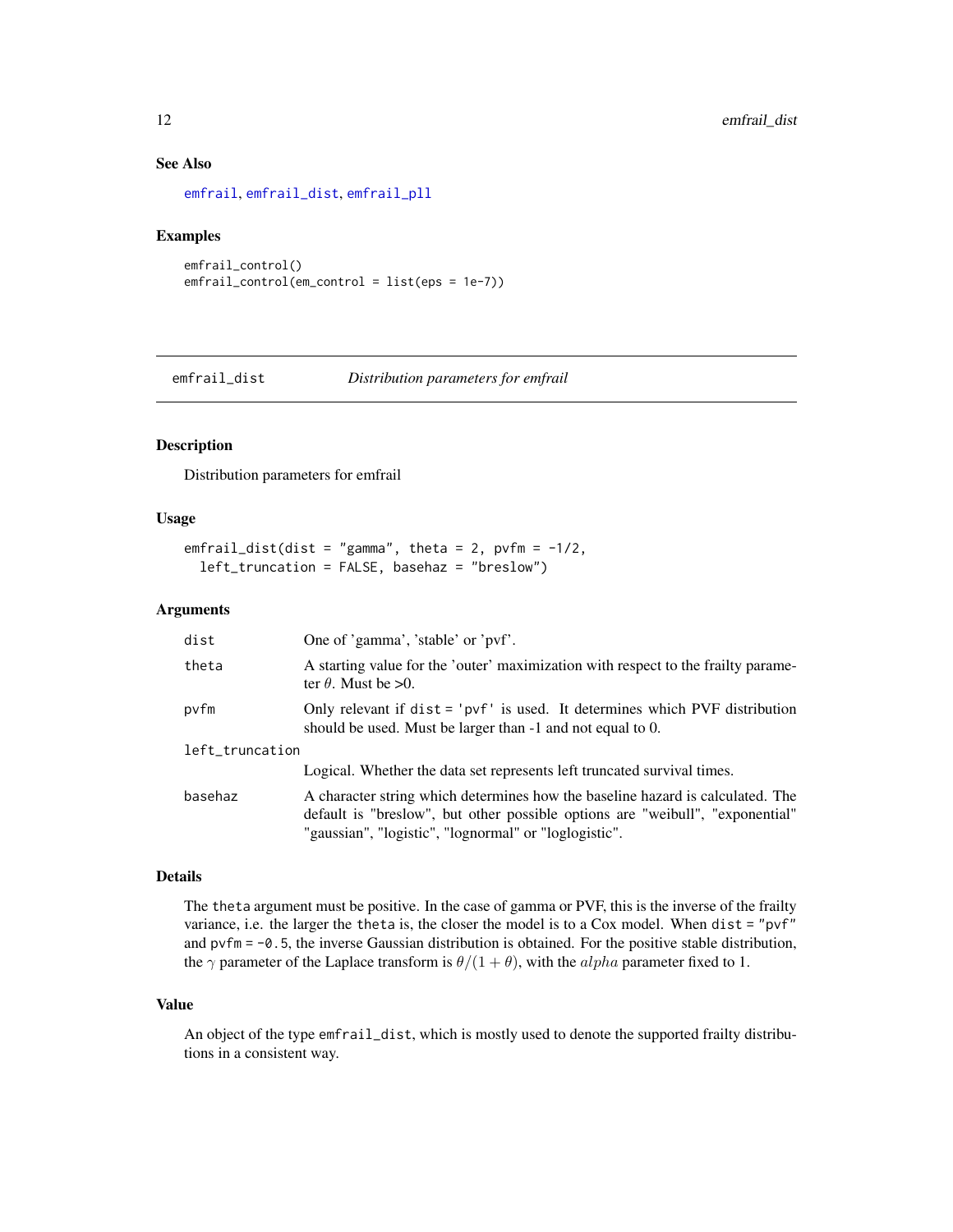#### <span id="page-12-0"></span>emfrail\_pll 13

#### See Also

[emfrail](#page-4-1)[,emfrail\\_control](#page-9-1)

#### Examples

```
emfrail_dist()
# Compound Poisson distribution:
emfrail_dist(dist = 'pvf', theta = 1.5, pvfm = 0.5)
# Inverse Gaussian distribution:
emfrail_dist(dist = 'pvf')
```
<span id="page-12-1"></span>emfrail\_pll *Profile log-likelihood calculation*

#### Description

Profile log-likelihood calculation

#### Usage

```
emfrail_pll(formula, data, distribution = emfrail_dist(), values)
```
#### Arguments

| formula      | Same as in emfrail                                                            |
|--------------|-------------------------------------------------------------------------------|
| data         | Same as in emfrail                                                            |
| distribution | Same as in emfrail                                                            |
| values       | A vector of values on where to calculate the profile likelihood. See details. |

#### Details

This function can be used to calculate the profile log-likelihood for different values of  $\theta$ . The scale is that of theta as defined in emfrail\_dist(). For the gamma and pvf frailty, that is the inverse of the frailty variance.

#### Value

The profile log-likelihood at the specific value of the frailty parameter

#### Note

This function is just a simple wrapper for emfrail() with the control argument a call from emfrail\_control with the option opt\_fit = FALSE. More flexibility can be obtained by calling emfrail with this option, especially for setting other emfrail\_control parameters.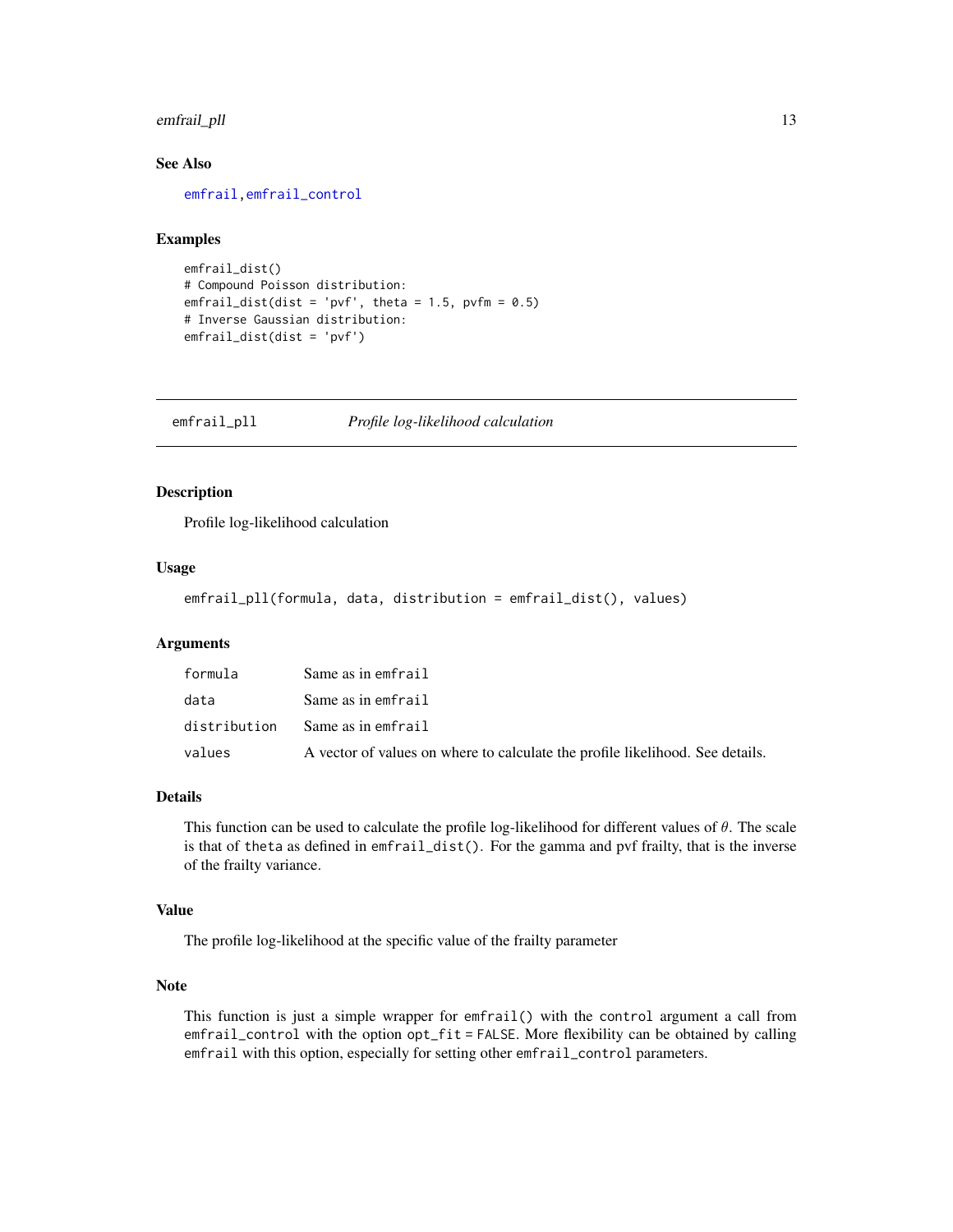#### Examples

```
fr_var \leftarrow seq(from = 0.01, to = 1.4, length.out = 20)pll_gamma <- emfrail_pll(formula = Surv(time, status) ~ rx + sex + cluster(litter),
 data = rats,
 values = 1/fr_lvar)
 plot(fr_var, pll_gamma,
     type = "1",xlab = "Frailty variance",
    ylab = "Profile log-likelihood")
# check with coxph;
# attention: theta is the the inverse frailty variance in emfrail,
# but theta is the frailty variance in coxph.
pll_cph <- sapply(fr_var, function(th)
 coxph(data = rats, formula = Surv(time, status) \sim rx + sex + frailty(litter, theta = th),
        method = "breslow")$history[[1]][[3]])
lines(fr_var, pll_cph, col = 2)
# Same for inverse gaussian
pll_if <- emfrail_pll(Surv(time, status) ~ rx + sex + cluster(litter),
                      rats,
                      distribution = emfrail_dist(dist = "pvf"),
                      values = 1/fr_lvar)# Same for pvf with a positive pvfm parameter
pll_pvf <- emfrail_pll(Surv(time, status) ~ rx + sex + cluster(litter),
                       rats,
                       distribution = emfrail\_dist(dist = "pvf", pvfm = 1.5),
                       values = 1/fr_{var})
miny <- min(c(pll_gamma, pll_cph, pll_if, pll_pvf))
maxy <- max(c(pll_gamma, pll_cph, pll_if, pll_pvf))
plot(fr_var, pll_gamma,
     type = "1",
     xlab = "Frailty variance",
    ylab = "Profile log-likelihood",
    ylim = c(miny, maxy))points(fr_var, pll_cph, col = 2)
lines(fr_var, pll_if, col = 3)
lines(fr_var, pll_pvf, col = 4)
legend(legend = c("gamma (emfrail)", "gamma (coxph)", "inverse gaussian", "pvf, m=1.5"),
       col = 1:4,
      lty = 1,
      x = 0,
       y = (maxy + miny)/2)
```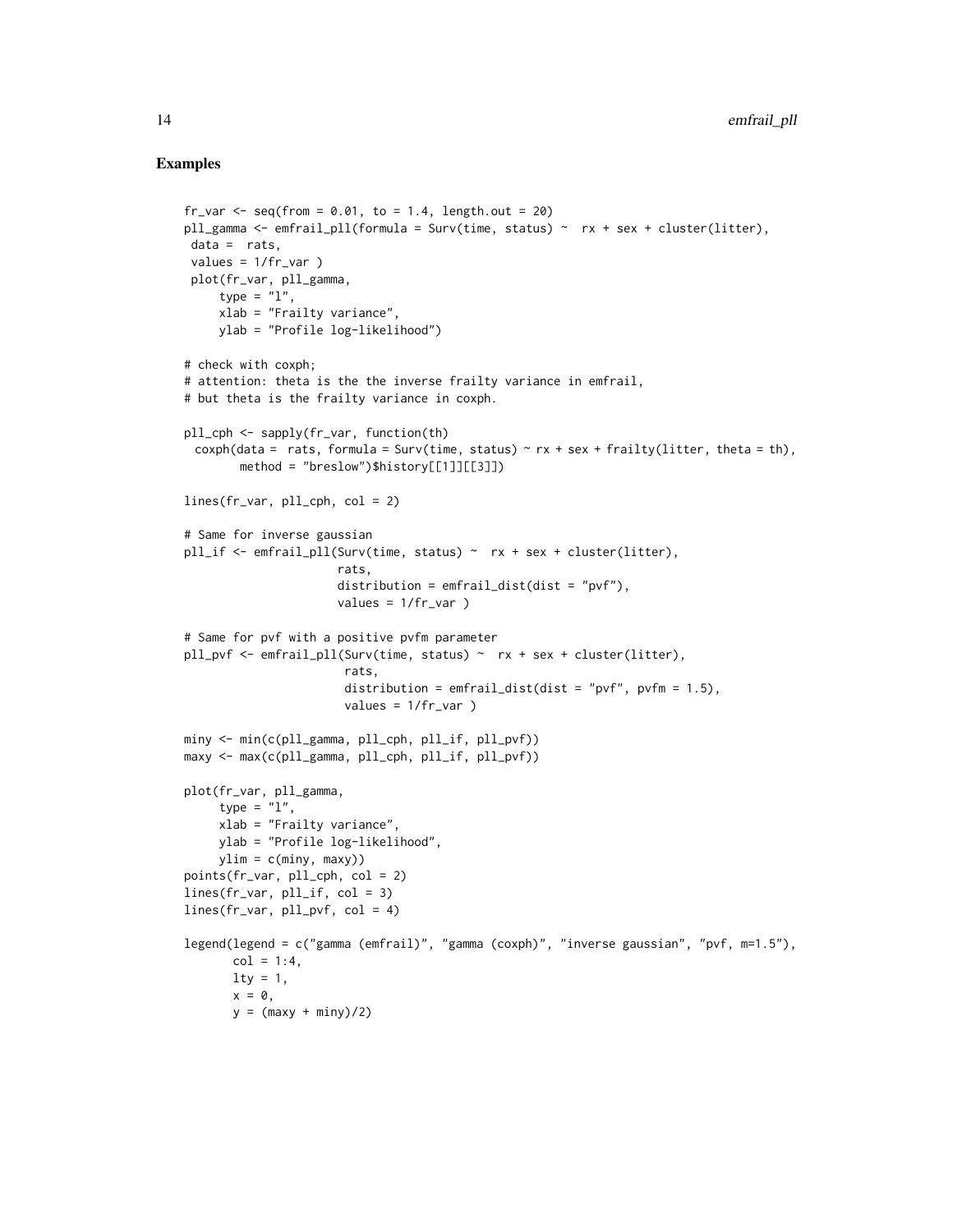<span id="page-14-1"></span><span id="page-14-0"></span>logLik.emfrail *Log-likelihood for* emfrail *fitted models*

#### Description

Log-likelihood for emfrail fitted models

#### Usage

```
## S3 method for class 'emfrail'
logLik(object, ...)
```
#### Arguments

| object   | An emfrail object |
|----------|-------------------|
| $\cdots$ | Other arguments   |

#### Details

The formula for the likelihood can be found in the manual which accompanies the package. Note that a constant is added. If we denote  $\bar{n}$  the total number of events and  $\bar{n_i}$  the total number of events at time point  $i$ , for each time point where events are observed, then this is equal to

$$
\bar{n} - \sum_i \bar{n_i} \log \bar{n_i}.
$$

This is mostly because of compatibility, i.e. to match the log-likelihood given by the survival package.

The df attribute of this object is equal to the number of regression coefficents plus 1. In general, the number of degrees of freedom for a frailty model is an unclear concept. For the coxph frailty fits, and in general for the shared frailty models fitted by penalized likelihood, the degrees of freedom is a number that depends on the penalization. However, even in that case, there is no straight forward interpretation or use of this quantity. The decision made here is because this would keep the likelihood ratio test for a covariate effect valid.

#### Value

An object of class logLik containing the marginal log-likelihood of the fitted model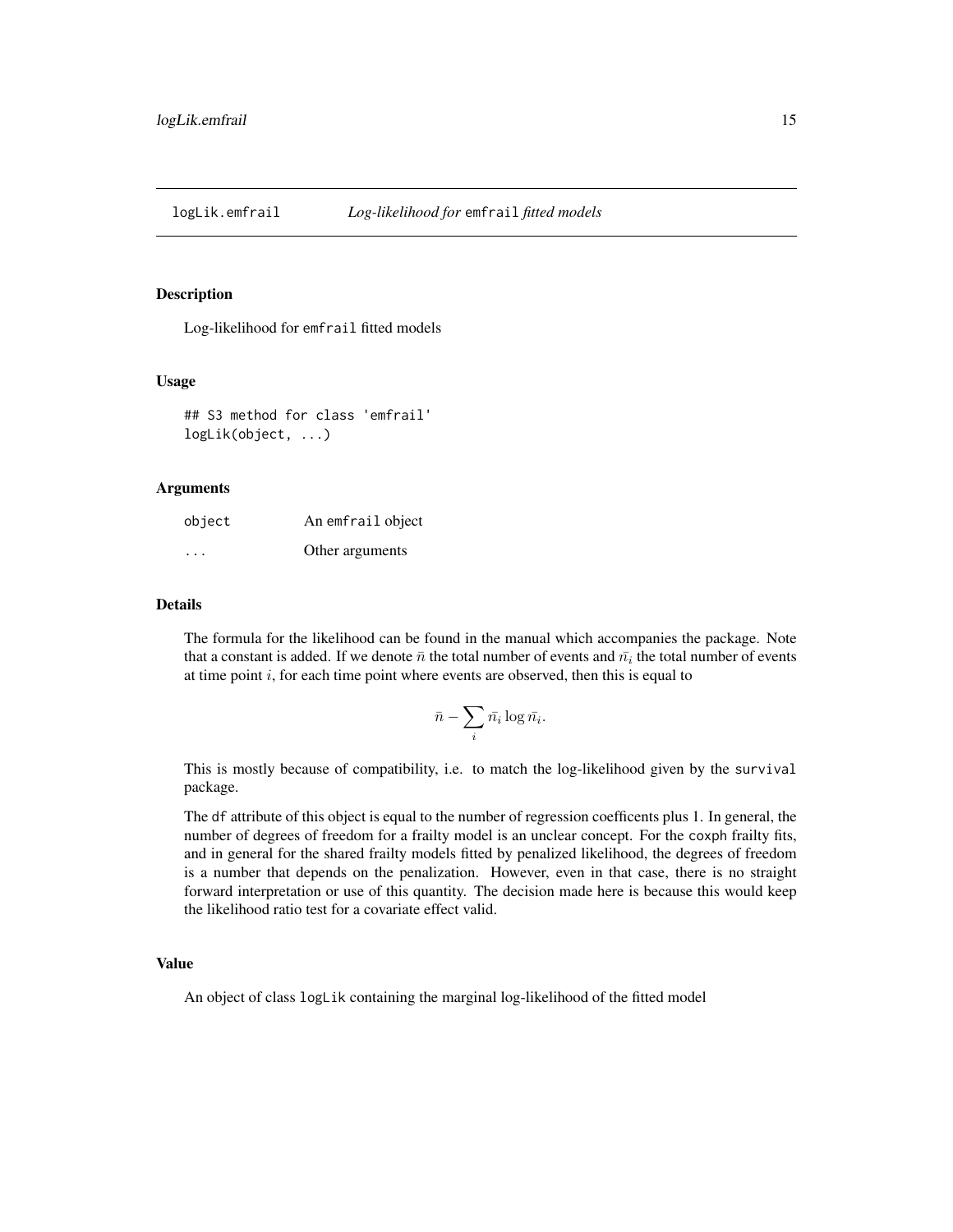<span id="page-15-1"></span><span id="page-15-0"></span>

#### Description

Plots for emfrail objects

#### Usage

```
## S3 method for class 'emfrail'
plot(x, type = c("hist", "hr", "pred"),newdata = NULL, lp = NULL, strata = NULL, quantity = "cumhaz",
 type_pred = c("conditional", "marginal"), conf_int = "adjusted",
  conf\_level = 0.95, individual = FALSE, ...)
```
#### Arguments

| X          | emfrail object, typically result of emfrail()                                                                                                                                                                                                                  |  |
|------------|----------------------------------------------------------------------------------------------------------------------------------------------------------------------------------------------------------------------------------------------------------------|--|
| type       | One (or more) of hist for a histogram of the estimated frailty values, hr for a<br>plot of the conditional and marginal hazard ratio between two cases and pred<br>for the predicted conditional and marginal cumulative hazard or survival for one<br>case    |  |
| newdata    | A data. frame with values of the covariates. For type == "hr" the hazard ratio<br>between the first two rows of newdata is calculated. For type == "pred" the<br>prediction for the first row of newdata is calculated.                                        |  |
| lp         | A numeric vector of values of the linear predictor, each corresponding to a case.<br>For type $==$ "hr" the hazard ratio between the first two values of 1p is calcu-<br>lated. For type $==$ "pred" the prediction for the first value of $lp$ is calculated. |  |
| strata     | The name of the strata (if applicable) for which the prediction should be made.                                                                                                                                                                                |  |
| quantity   | For type == "pred" the predicted quantity; see quantity in predict.emfrail                                                                                                                                                                                     |  |
| type_pred  | For type == "pred" the type of predicted quantity; see type in predict.emfrail                                                                                                                                                                                 |  |
| conf_int   | For type == "pred" the type of confidence intervals; see conf_int in predict.emfrail                                                                                                                                                                           |  |
| conf_level | The width of the confidence interval for type == "pred"; see conf_level in<br>predict.emfrail                                                                                                                                                                  |  |
| individual | For type $==$ "pred" for drawing a curve when the rows of newdata refer to the<br>same individual; see individual in predict.emfrail                                                                                                                           |  |
| $\ddots$ . | Further arguments to be passed to the plot function                                                                                                                                                                                                            |  |

#### Value

Nothing

#### See Also

[predict.emfrail](#page-16-1), [summary.emfrail](#page-20-1), [autoplot.emfrail](#page-1-1).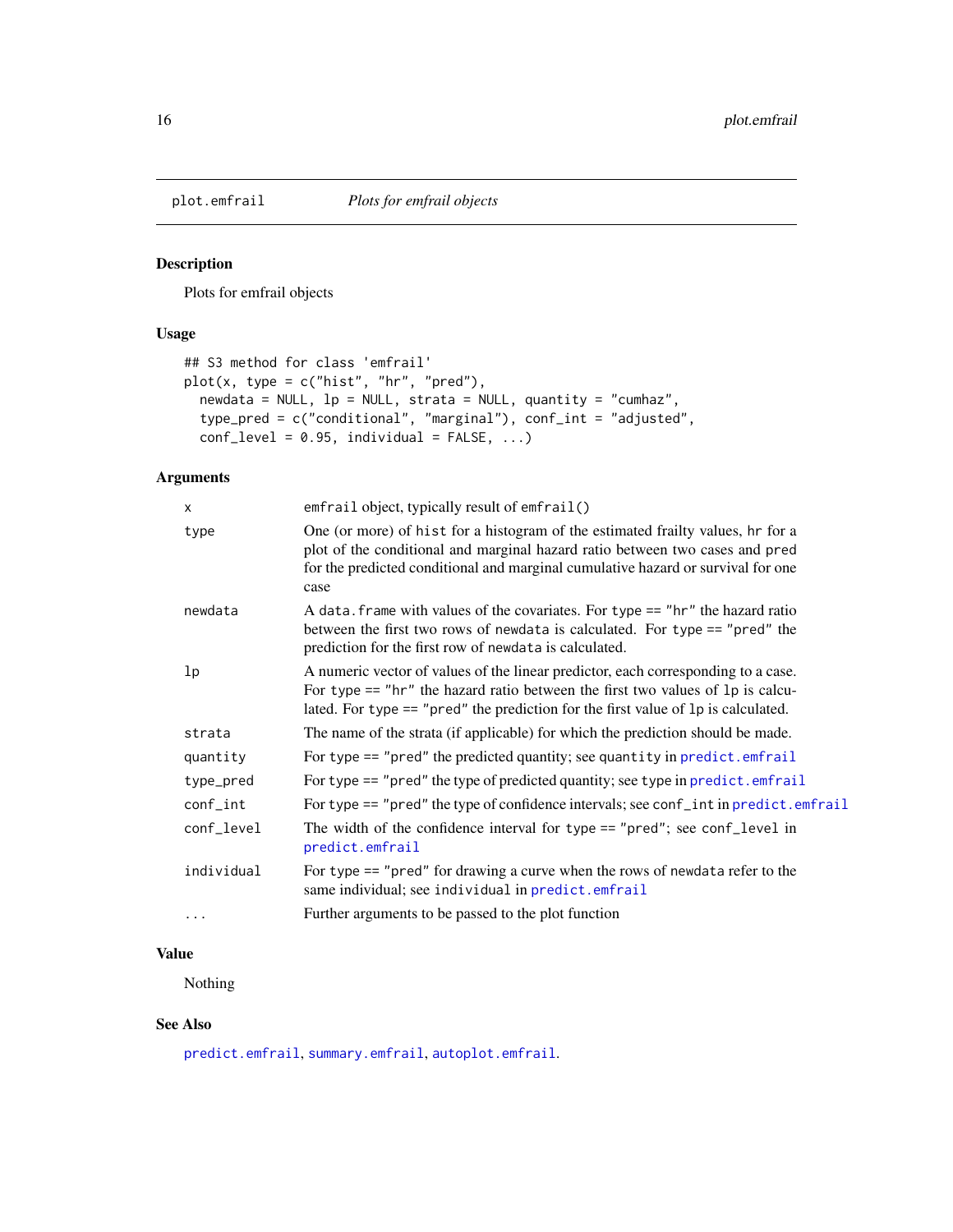#### <span id="page-16-0"></span>predict.emfrail 17

#### Examples

```
mod_rec <- emfrail(Surv(start, stop, status) ~ treatment + number + cluster(id), bladder1,
control = emfrail_control(ca_test = FALSE, lik_ci = FALSE))
# Histogram of the estimated frailties
plot(mod_rec, type = "hist")
# hazard ratio between placebo and pyridoxine
newdata1 <- data.frame(treatment = c("placebo", "pyridoxine"),
                       number = c(1, 3)plot(mod\_rec, type = "hr", newdata = newdata1)# predicted cumulative hazard for placebo, and number = 1
plot(mod\_rec, type = "pred", newdata = newdata1[1,])# predicted survival for placebo, and number = 1
plot(mod_rec, type = "pred", quantity = "survival", newdata = newdata1[1,])
# predicted survival for an individual that switches from
# placebo to pyridoxine at time = 15
newdata2 <- data.frame(treatment = c("placebo", "pyridoxine"),
                       number = c(1, 3),
                       tstart = c(0, 15),
                       tstop = c(15, Inf)plot(mod_rec, type = "pred", quantity = "survival", newdata = newdata2, individual = TRUE)
```
<span id="page-16-1"></span>predict.emfrail *Predicted hazard and survival curves from an* emfrail *object*

#### **Description**

Predicted hazard and survival curves from an emfrail object

#### Usage

```
## S3 method for class 'emfrail'
predict(object, newdata = NULL, lp = NULL,
  strata = NULL, quantity = c("cumhaz", "survival"),type = c("conditional", "marginal"), conf_int = NULL,
  individual = FALSE, conf\_level = 0.95, ...
```
#### Arguments

| object  | An emfrail fit object                                                         |
|---------|-------------------------------------------------------------------------------|
| newdata | A data frame with the same variable names as those that appear in the emfrail |
|         | formula, used to calculate the 1p (optional).                                 |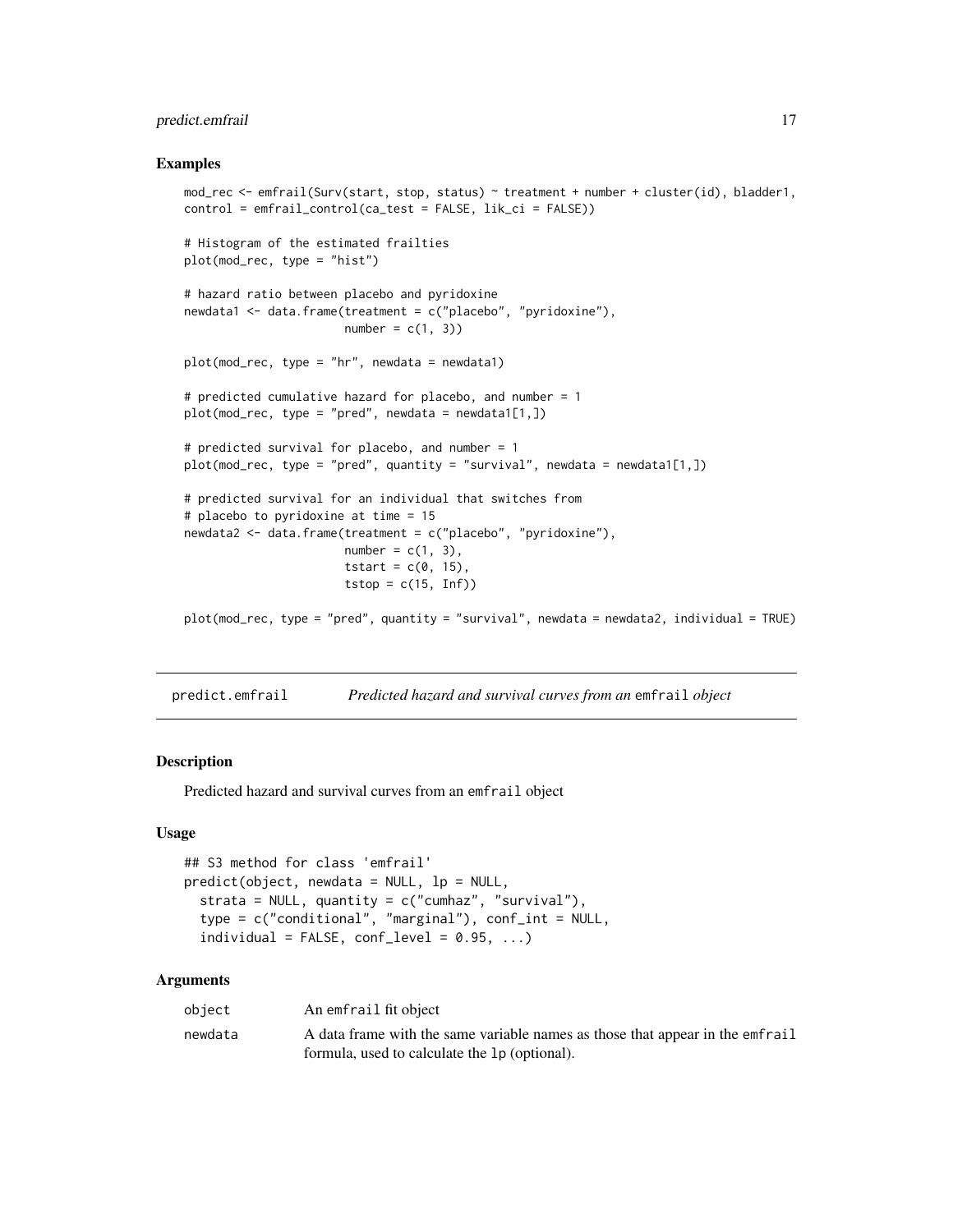| lp          | A vector of linear predictor values at which to calculate the curves. Default is 0<br>(baseline).  |  |
|-------------|----------------------------------------------------------------------------------------------------|--|
| strata      | The name of the strata (if applicable) for which the prediction should be made.                    |  |
| quantity    | Can be "cumhaz" and/or "survival". The quantity to be calculated for the<br>values of 1 <i>p</i> . |  |
| type        | Can be "conditional" and/or "marginal". The type of the quantity to be<br>calculated.              |  |
| $conf_$ int | Can be "regular" and/or "adjusted". The type of confidence interval to be<br>calculated.           |  |
| individual  | Logical. Are the observations in newdata from the same individual? See details.                    |  |
| conf level  | The width of the confidence intervals. By default, 95% confidence intervals are<br>calculated.     |  |
| $\ddots$ .  | Ignored                                                                                            |  |

#### Details

The function calculates predicted cumulative hazard and survival curves for given covariate or linear predictor values; for the first, newdata must be specified and for the latter lp must be specified. Each row of newdata or element of lp is consiered to be a different subject, and the desired predictions are produced for each of them separately.

In newdata two columns may be specified with the names tstart and tstop. In this case, each subject is assumed to be at risk only during the times specified by these two values. If the two are not specified, the predicted curves are produced for a subject that is at risk for the whole follow-up time.

A slightly different behaviour is observed if individual == TRUE. In this case, all the rows of newdata are assumed to come from the same individual, and tstart and tstop must be specified, and must not overlap. This may be used for describing subjects that are not at risk during certain periods or subjects with time-dependent covariate values.

The two "quantities" that can be returned are named cumhaz and survival. If we denote each quantity with q, then the columns with the marginal estimates are named q\_m. The confidence intervals contain the name of the quantity (conditional or marginal) followed by \_l or \_r for the lower and upper bound. The bounds calculated with the adjusted standard errors have the name of the regular bounds followed by \_a. For example, the adjusted lower bound for the marginal survival is in the column named survival\_m\_l\_a.

The emfrail only gives the Breslow estimates of the baseline hazard  $\lambda_0(t)$  at the event time points, conditional on the frailty. Let  $\lambda(t)$  be the baseline hazard for a linear predictor of interest. The estimated conditional cumulative hazard is then  $\Lambda(t) = \sum_{s=0}^{t} \lambda(s)$ . The variance of  $\Lambda(t)$  can be calculated from the (maybe adjusted) variance-covariance matrix.

The conditional survival is obtained by the usual expression  $S(t) = \exp(-\Lambda(t))$ . The marginal survival is given by

$$
\bar{S}(t) = E\left[\exp(-\Lambda(t))\right] = \mathcal{L}(\Lambda(t)),
$$

i.e. the Laplace transform of the frailty distribution calculated in  $\Lambda(t)$ .

The marginal hazard is obtained as

$$
\bar{\Lambda}(t) = -\log \bar{S}(t).
$$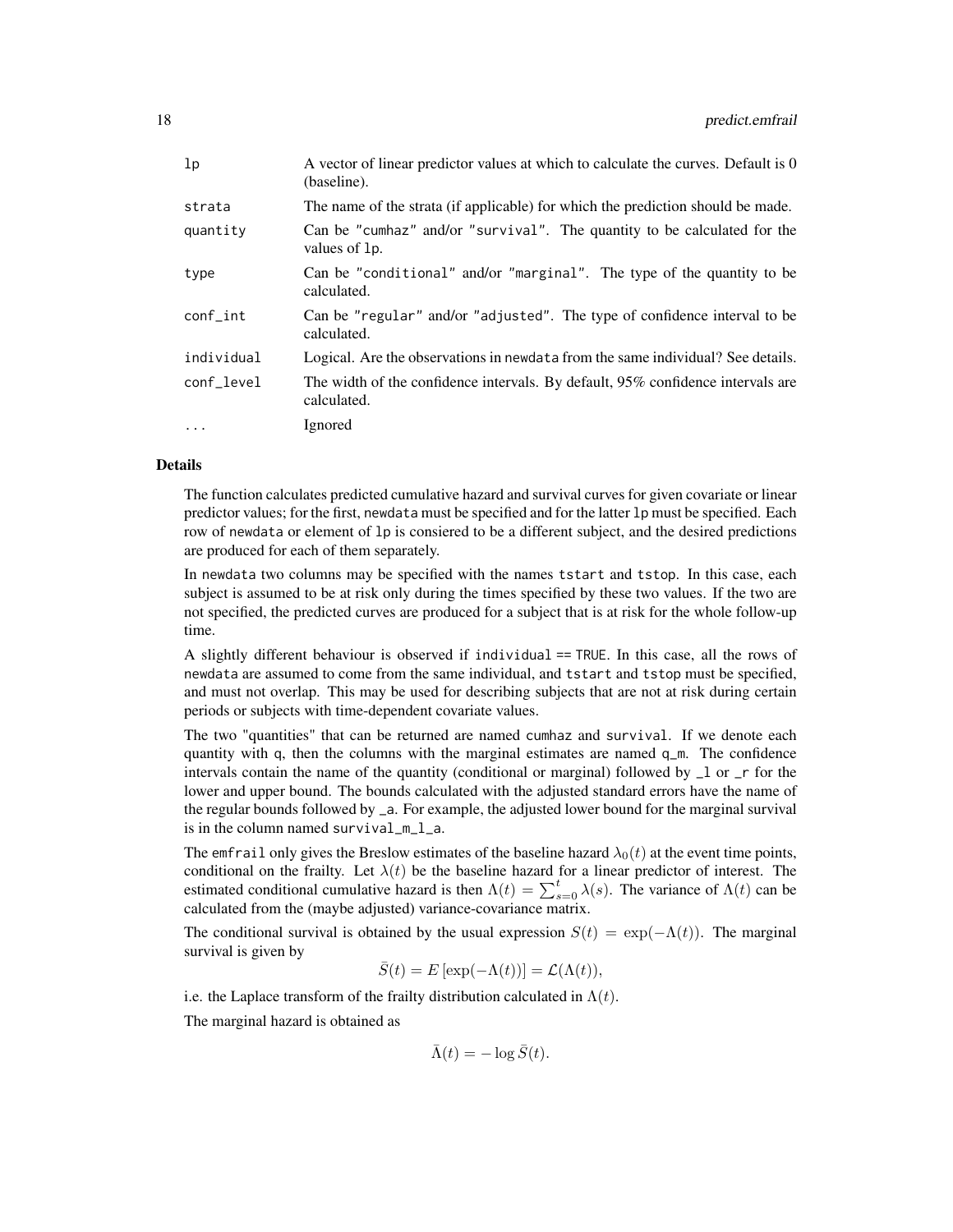#### <span id="page-18-0"></span>predict.emfrail 19

#### Value

The return value is a single data frame (if 1p has length 1, newdata has 1 row or individual  $=$ TRUE) or a list of data frames corresponding to each value of lp or each row of newdata otherwise. The names of the columns in the returned data frames are as follows: time represents the unique event time points from the data set, lp is the value of the linear predictor (as specified in the input or as calculated from the lines of newdata). By default, for each lp a data frame will contain the following columns: cumhaz, survival, cumhaz\_m, survival\_m for the cumulative hazard and survival, conditional and marginal, with corresponding confidence bands. The naming of the columns is explained more in the Details section.

#### Note

The linear predictor is taken as fixed, so the variability in the estimation of the regression coefficient is not taken into account. Does not support left truncation (at the moment). That is because, if individual == TRUE and tstart and tstop are specified, for the marginal estimates the distribution of the frailty is used to calculate the integral, and not the distribution of the frailty given the truncation.

For performance reasons, consider running with conf\_int = NULL; the reason is that the deltamethod function that is used to calculate the confidence intervals easily becomes slow when there is a large number of time points for the cumulative hazard.

#### See Also

[plot.emfrail](#page-15-1), [autoplot.emfrail](#page-1-1)

#### Examples

```
kidney$sex <- ifelse(kidney$sex == 1, "male", "female")
m1 <- emfrail(formula = Surv(time, status) ~ sex + age + cluster(id),
             data = kidney)
# get all the possible prediction for the value 0 of the linear predictor
predict(m1, lp = 0)
# get the cumulative hazards for two different values of the linear predictor
predict(m1, lp = c(0, 1), quantity = "cumhaz", conf(int = NULL)# get the cumulative hazards for a female and for a male, both aged 30
newdata1 <- data.frame(sex = c("female", "male"),
                       age = c(30, 30)predict(m1, newdata = newdata1, quantity = "cumhaz", conf_int = NULL)
# get the cumulative hazards for an individual that changes
# sex from female to male at time 40.
newdata2 <- data.frame(sex = c("female", "male"),
```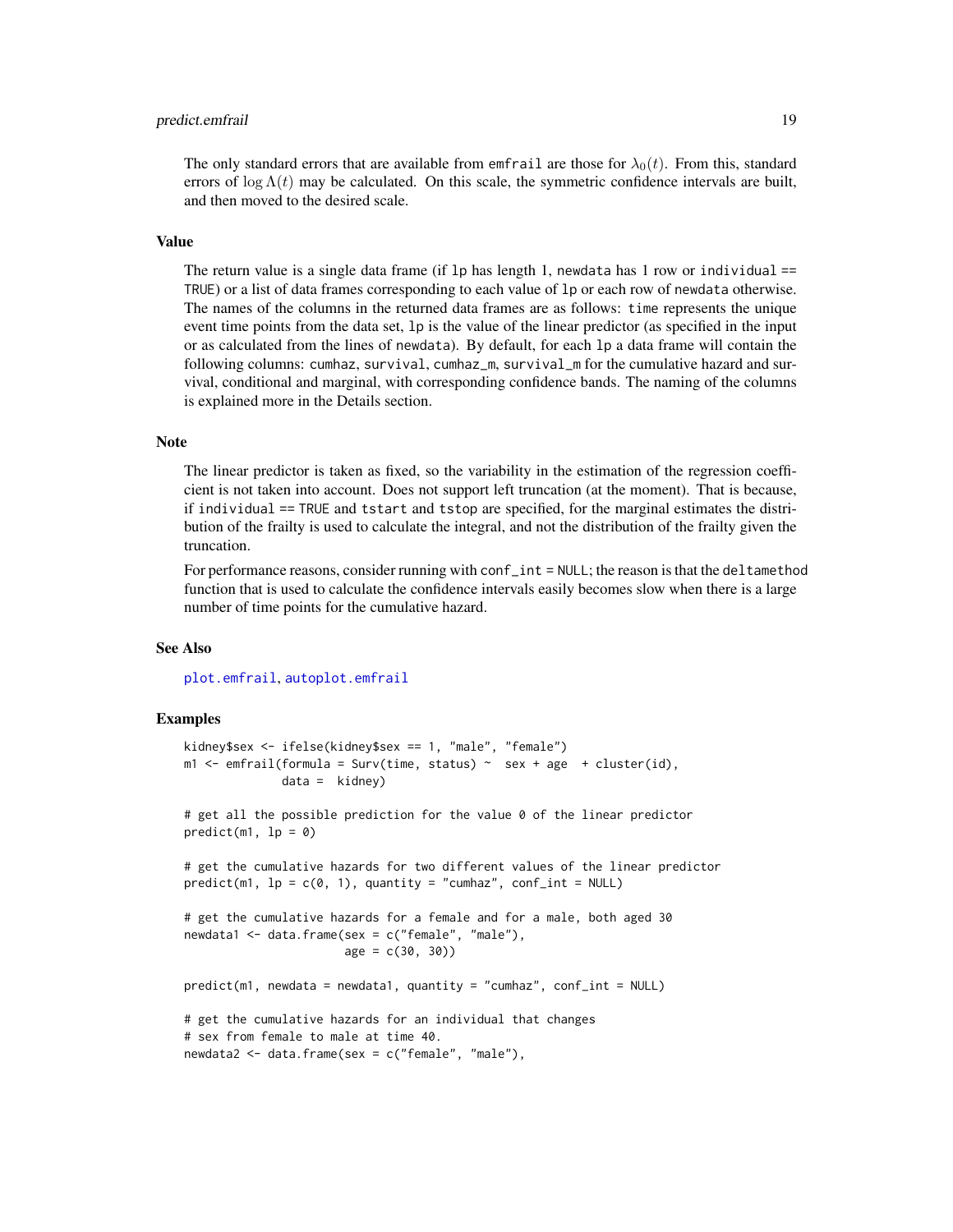```
age = c(30, 30),tstart = c(\emptyset, 4\emptyset),
                        tstop = c(40, Inf))
predict(m1, newdata = newdata2,
        individual = TRUE,
        quantity = "cumhaz", conf_int = NULL)
```
<span id="page-19-1"></span>residuals.emfrail *Residuals for frailty models*

#### Description

Residuals for frailty models

#### Usage

```
## S3 method for class 'emfrail'
residuals(object, type = "group", ...)
```
#### Arguments

| object | An emfrail object            |
|--------|------------------------------|
| type   | One of cluster or individual |
| .      | Other arguments              |

#### Details

For cluster i, individual j and observation row  $k$ , we write the cumulative hazard contribution as

$$
\Lambda_{ijk} = \exp(\beta^\top \mathbf{x}_{ijk}) \Lambda_{0,ijk}
$$

where  $\Lambda_{0,ijk}$  is the baseline cumulative hazard correspinding to the row  $(i, j, k)$ .

When type == "individual", the returned residuals are equal to  $z_i \Lambda_{ijk}$  where  $z_i$  is the estimated frailty in cluster i. When type == "cluster", the returned residuals are equal to  $\sum_{j,k} \Lambda_{ijk}$ ,

#### Value

A vector corresponding to the Martingale residuals, either for each cluster or for each individual (row of the data).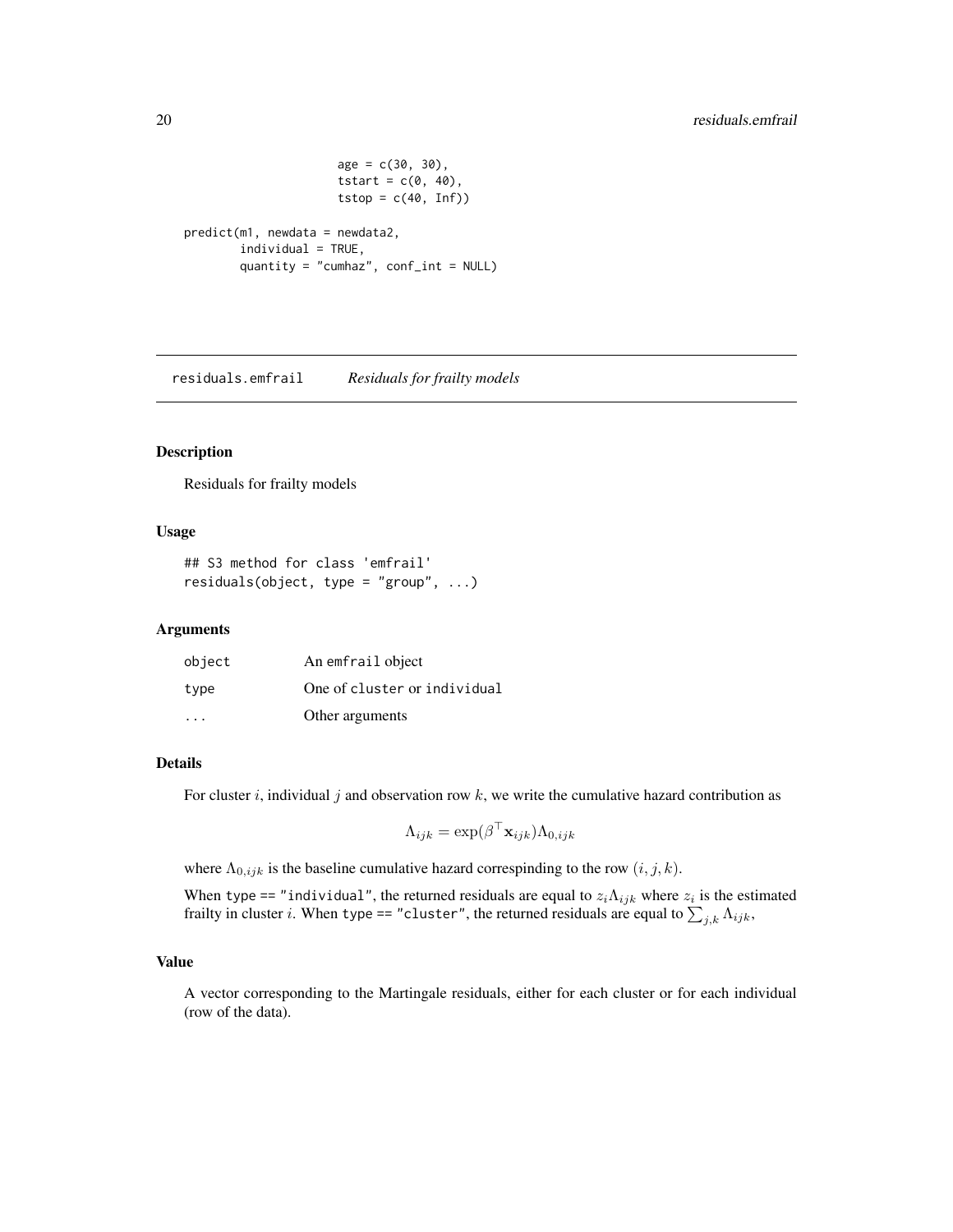<span id="page-20-1"></span><span id="page-20-0"></span>summary.emfrail *Summary for* emfrail *objects*

#### **Description**

Summary for emfrail objects

#### Usage

```
## S3 method for class 'emfrail'
summary(object, lik_ci = TRUE, print_opts = list(coef
 = TRUE, dist = TRUE, fit = TRUE, frailty = TRUE, adj_se = TRUE,
 verbose\_frality = TRUE, ...)
```
#### Arguments

| object     | An object of class emfrail                                                                                                                                      |  |
|------------|-----------------------------------------------------------------------------------------------------------------------------------------------------------------|--|
| lik_ci     | Logical. Should the confidence intervals for the frailty parameter be calculated<br>based on the likelihood? If not, they are calculated with the delta method. |  |
| print_opts | A list with options for printing the summary object. These include coef, dist,<br>fit, frailty, adj_se, verbose_frailty.                                        |  |
| $\cdot$    | Ignored                                                                                                                                                         |  |

#### Details

Regardless of the fitted model, the following fields will be present in this object: est\_dist (an object of class emfrail\_distribution) with the estimated distribution, loglik (a named vector with the log-likelihoods of the no-frailty model, the frailty model, the likelihood ratio test statistic and the p-value of the one-sided likelihood ratio test), theta (a named vector with the estimated value of the parameter  $\theta$ , the standard error, and the limits of a 95 is a data frame with the following columns: id (cluster identifier), z (empirical Bayes frailty estimates), and optional lower\_q and upper\_q as the 2.5

For the the PVF or gamma distributions, the field fr\_var contains a transformation of theta to correspond to the frailty variance. The fields pvf\_pars and stable\_pars are for quantities that are calculated only when the distribution is PVF or stable. If the model contains covariates, the field coefmat contains the corresponding estimates. The p-values are based on the adjusted standard errors, if they have been calculated successfully (i.e. if they appear when prining the summary object). Otherwise, they are based on the regular standard errors.

#### Value

An object of class emfrail\_summary, with some more human-readable results from an emfrail object.

#### See Also

[predict.emfrail](#page-16-1)[,plot.emfrail](#page-15-1)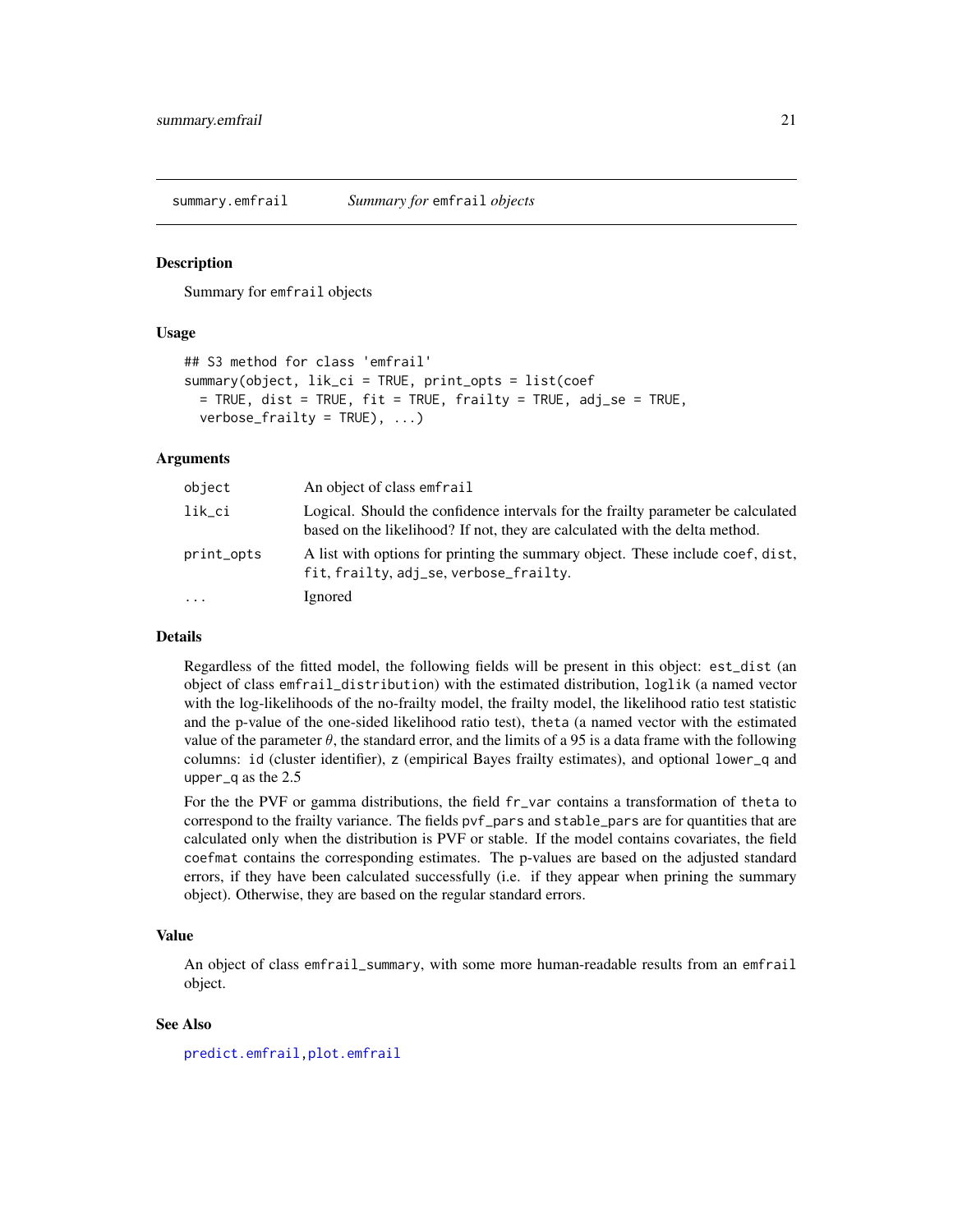#### Examples

```
data("bladder")
mod_gamma <- emfrail(Surv(start, stop, status) ~ treatment + cluster(id), bladder1)
summary(mod_gamma)
summary(mod_gamma, print_opts = list(frailty_verbose = FALSE))
# plot the Empirical Bayes estimates of the frailty
# easy way:
plot(mod_gamma, type = "hist")
# a fancy graph:
sum_mod <- summary(mod_gamma)
library(dplyr)
library(ggplot2)
# Create a plot just with the points
pl1 <- sum_mod$frail %>%
  arrange(z) %>%
  mutate(x = 1:n()) %>%
  ggplot(aes(x = x, y = z)) +
  geom_point()
# If the quantiles of the posterior distribution are
# known, then error bars can be added:
if(!is.null(sum_mod$frail$lower_q))
  pl1 \le pl1 + geom_errorbar(aes(ymin = lower_q, ymax = upper_q), alpha = 0.5)
pl1
# The plot can be made interactive!
# ggplot2 gives a warning about the "id" aesthetic, just ignore it
pl2 <- sum_mod$frail %>%
  arrange(z) %>%
  mutate(x = 1:n()) %>%
  ggplot(aes(x = x, y = z)) +
  geom_point(aes(id = id))
if(!is.null(sum_mod$z$lower_q))
  p12 \leq -p12 + \text{geom\_errorbar}(\text{aes}(\text{ymin} = \text{lower\_q}, \text{ymax} = \text{upper\_q}, \text{id} = \text{id}), \text{alpha} = 0.5)library(plotly)
ggplotly(pl2)
# Proportional hazards test
off_z <- log(sum_mod$frail$z)[match(bladder1$id, sum_mod$frail$id)]
zph1 <- cox.zph(coxph(Surv(start, stop, status) ~ treatment + cluster(id), data = bladder1))
# no sign of non-proportionality
zph2 <- cox.zph(coxph(Surv(start, stop, status) ~ treatment + offset(off_z), data = bladder1))
zph2
```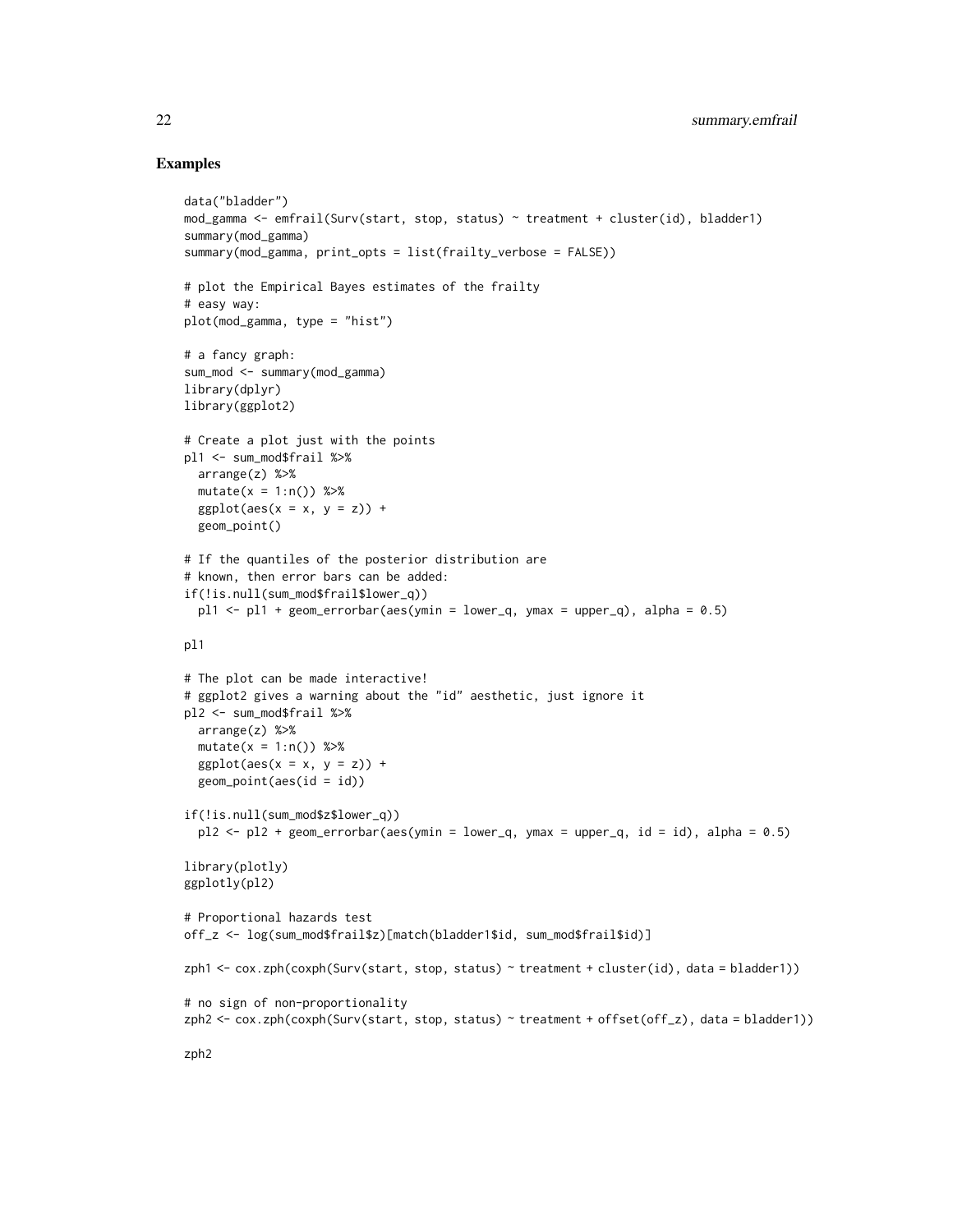#### summary.emfrail 23

# the p-values are even larger; the frailty "corrects" for proportionality.